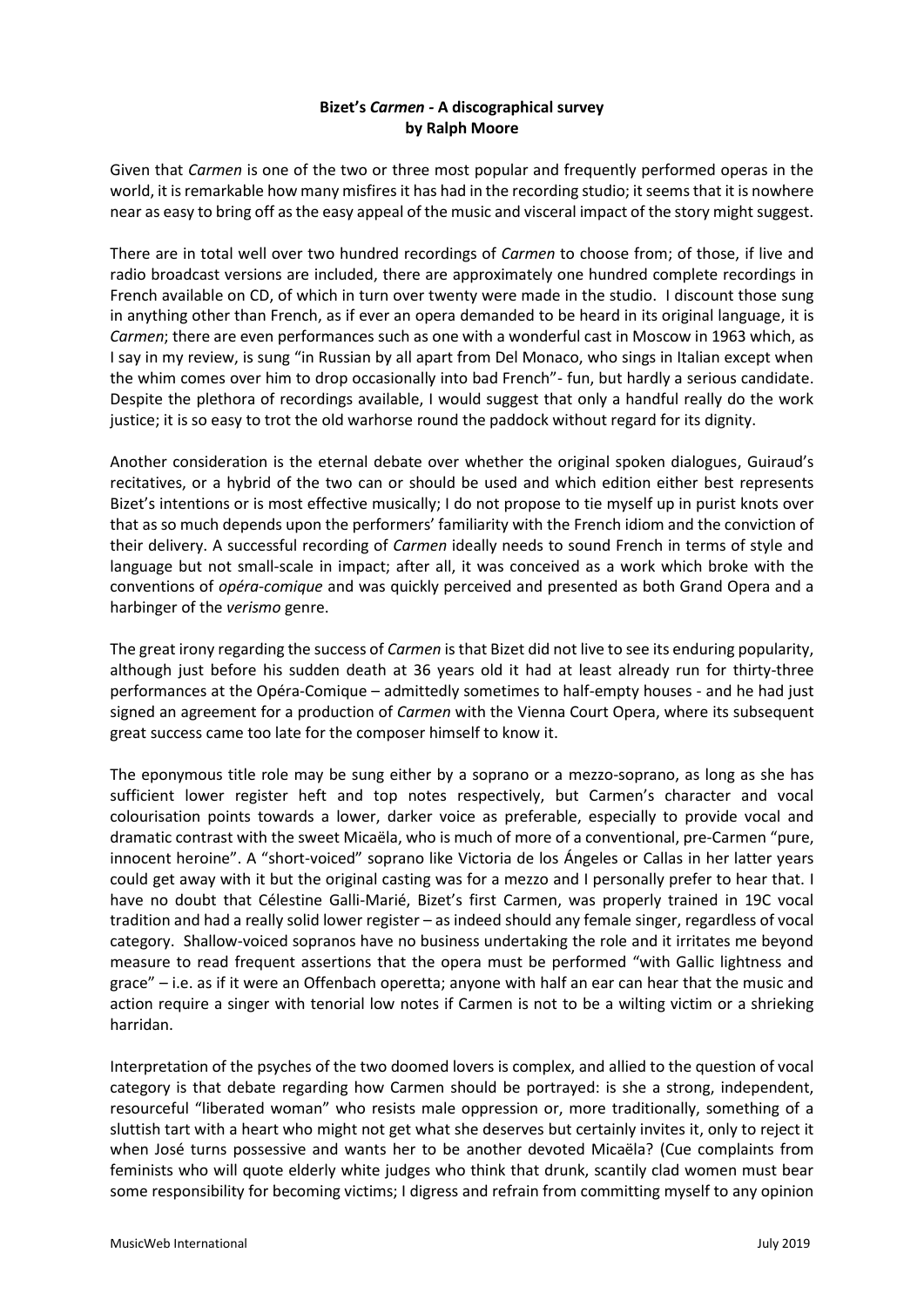at all in such a moral minefield). Either approach can work, I guess; Abbado and Berganza championed the former interpretation and some found it cool and uninvolving, I have now wearied of the already outdated interpretative wisdom that she is, underneath it all, something of a lady; Berganza simply underplays the role and its historical significance as opera's first heroine to create a scandal. At the other extreme, Callas sang it superbly but embodied a tigress supposedly without the allure some critics demand. For me, Leontyne Price presents some kind of ideal with her smoky tones and aural pout but I can also fully appreciate the more refined charms of such as Solange Michel and Victoria de los Angeles in their decidedly more restrained and ladylike portrayals for Cluytens and Beecham respectively.

Similar questions regarding vocal type and characterisation apply to the tenor, but it seems clear to me that Don José should be sung by a lirico-spinto or lyric-heroic tenor of a type once more common on French stages but now almost extinct. He and Carmen share the distinction of being operatic characters which anticipate verismo archetypes a generation before that genre became established, so too small a voice will not do. Some run a mile screaming from the can belto style of the Don José we hear from Corelli and Del Monaco and I agree that a truly French tenor like Thill, Vezzani or even the rougher Jobin are more in keeping with what Bizet surely intended. Some see José as at first a simple soul driven to madness by the manipulations of a fickle, heartless woman; for others he is an insecure mummy's boy smitten by a passion for a femme fatale and thereby gradually transformed into a vengeful psychopath – in which case, the portrayals by tenors such as Nicolai Gedda do not seem so apt after all.

Escamillo, however, is surely a simpler character - virtually a caricature: his shallow machismo is hardly in doubt and his triteness is reinforced by his facile, but highly memorable, music - which Bizet contemptuously dismissed as "ordure", forced upon him by the need to concede to popular taste. But he, too, can be sung either by different voice-types: either a baritone or bass-baritone, as long as, like Carmen, he has power and high notes.

Although the pre-WW2 studio recordings are of interest to the aficionado and historical buff, especially insofar as they provide guidance regarding authentic French style, the general collector will want something in decent sound, so I consider below one, sole radio broadcast and twenty-two studio recordings all made from 1950 onwards. There is any number of live recordings, some of which I know and like, and there might, for all I know, be gems hidden among the rest; be that as it may, I have restricted myself mainly to studio accounts for practical reasons. Preferences among those twentythree recordings will depend very much upon how the listener perceives the central character and a subjective response to how individual voices best serve that perception, so, as my old Latin teacher used to say, "You pays your money and you takes your choice".

## **The Recordings:**

**André Cluytens – 1950** (studio; mono) EMI; Naxos; Cantus Orchestra & Chorus of L'Opéra-Comique de Paris

Carmen - Solange Michel Don José - Raoul Jobin Micaëla - Martha Angelici Escamillo - Michel Dens Frasquita - Germaine Chellet Mercédès - Raymonde Notti Le Dancaïre - Jean Vieuille Le Remendado - Frédéric Leprin Moralès - Julien Thirache Zuniga - Xavier Smati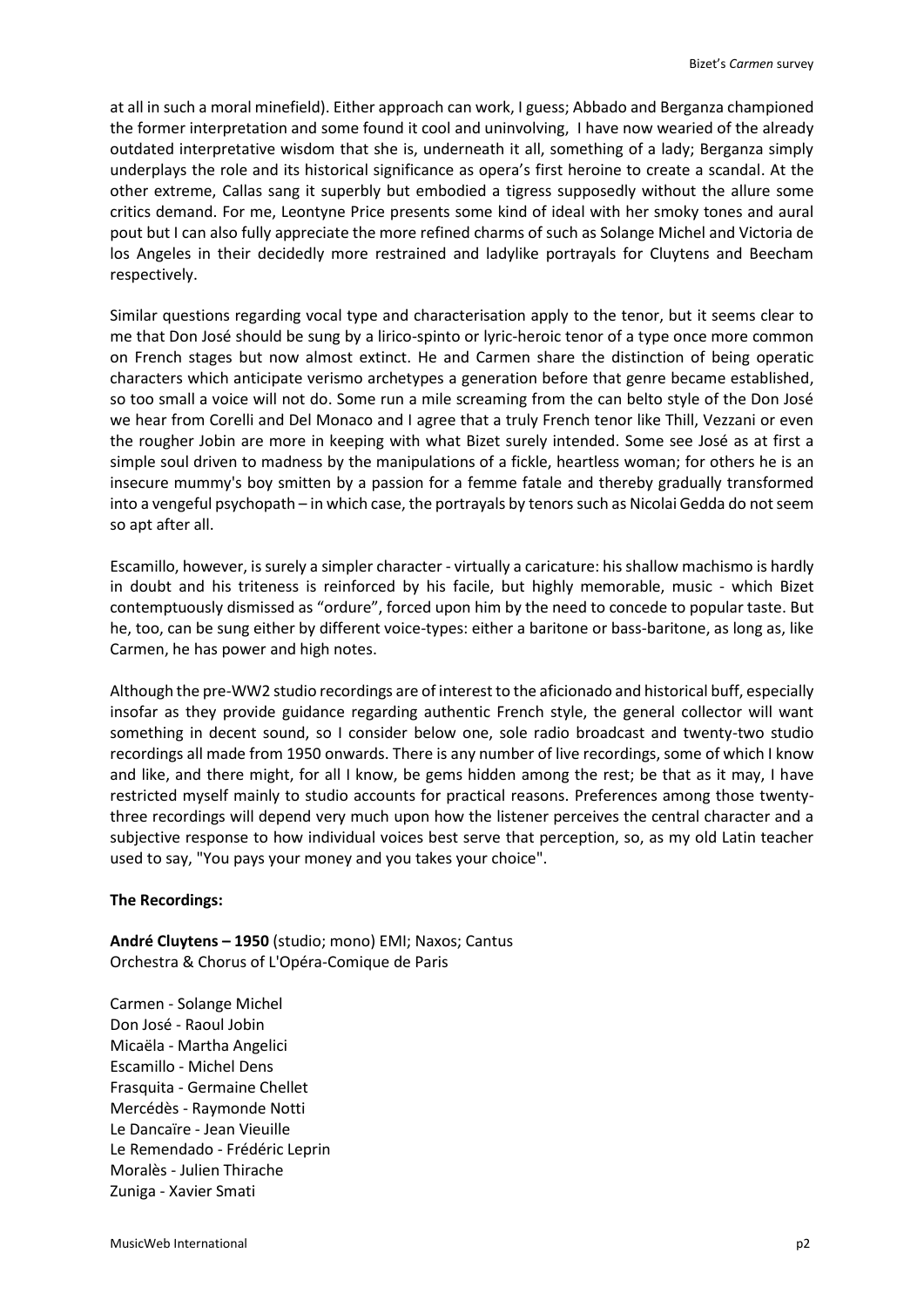This set is the antidote to the "international style" *Carmen* we are now accustomed to, in that it is wholly Gallic, employing an all-French cast who both sing and speak their dialogue with the lightness of touch we associate with l'Opéra-Comique but still have plenty of weight and penetration in their tone. Cluytens speeds are light and flexible; there's no heavy-handed grandstanding or verismo bawling. The crowd/chorus are really acting and we can relax in the knowledge that we are not going to have ears bashed by poorly inflected or accented French.

It's true that all the voices except Jobin are rather smaller-scale than is now the norm. Solange Michel is quite at home in the eponymous role although I could sometimes do with a little more richness and sensuousness in her tone; she can sound a little careful, as if she is husbanding her voice. Similarly, Michel Dens' lyric baritone hardly suggests the swaggering, macho Toreador of some listeners' dreams but he, like Michel, is the real thing if you forget the more Italianate exponents of the part. To complete a trio of French specialists, we have Martha Angelici as a charming Micaëla, sweet and precise. Raoul Jobin reminds me in timbre at times of a slightly rougher-voiced and less powerful Jan Peerce or Richard Tucker. He doesn't really use much subtlety but there's a special allure to his grainy, committed Don José.

Everything moves swiftly and intensely towards a gripping climax. The sound is clean mono without distortion although there is some audible pre-echo or print-through on the original tapes. I have a few reservations but I'm glad to have it as a souvenir of a vanished style.

**Fritz Reiner – 1951** (studio; mono) RCA; Urania RCA Victor Orchestra; Robert Shaw Chorale & the Lycée Français Children's Chorus

Carmen - Risë Stevens Don José - Jan Peerce Micaëla - Licia Albanese Escamillo - Robert Merrill Frasquita - Paula Lenchner Mercédès - Margaret Roggero Le Dancaïre - George Cehanovsky Le Remendado - Alessio De Paolis Moralès - Hugh Thompson Zuniga - Osie Hawkins

This celebrated 1951 vintage recording has now been re-mastered in 24-bit sound and has come up very well. There is some peaking and screeching in ensembles and on loud, high notes, but the casual listener will hardly be able to hear at first that this is merely mono, the depth and balance are so good, with the merest hiss.

However, French it isn't. That's not necessarily so bad; other favourite grand and large-scale versions such as that by Karajan, with which this most readily compares, aren't especially Gallic either and tend towards Italianate verismo, but if Karajan's set is as French as Wiener Schnitzel than this recording is as French as a Papaya King hot-dog, being an almost all-American - indeed all New York City undertaking. First, the French is Standard Sung International and of course we hear the old Guiraud recitatives; Jan Peerce has the most idiomatic accent and Robert Merrill's and Risë Stevens' is pretty good, even though she pronounces the "n" in words like "entre", while Licia Albanese's French isn't very impressive either. There are a couple of weak appearances in the supporting cast - a tremoloridden Frasquita and a dull Zuniga - but generally it's a good ensemble and we do have the children choir from the local Lycée to add authenticity. What a sobering thought that all the members of that chorus will now be in their seventies or no longer with us.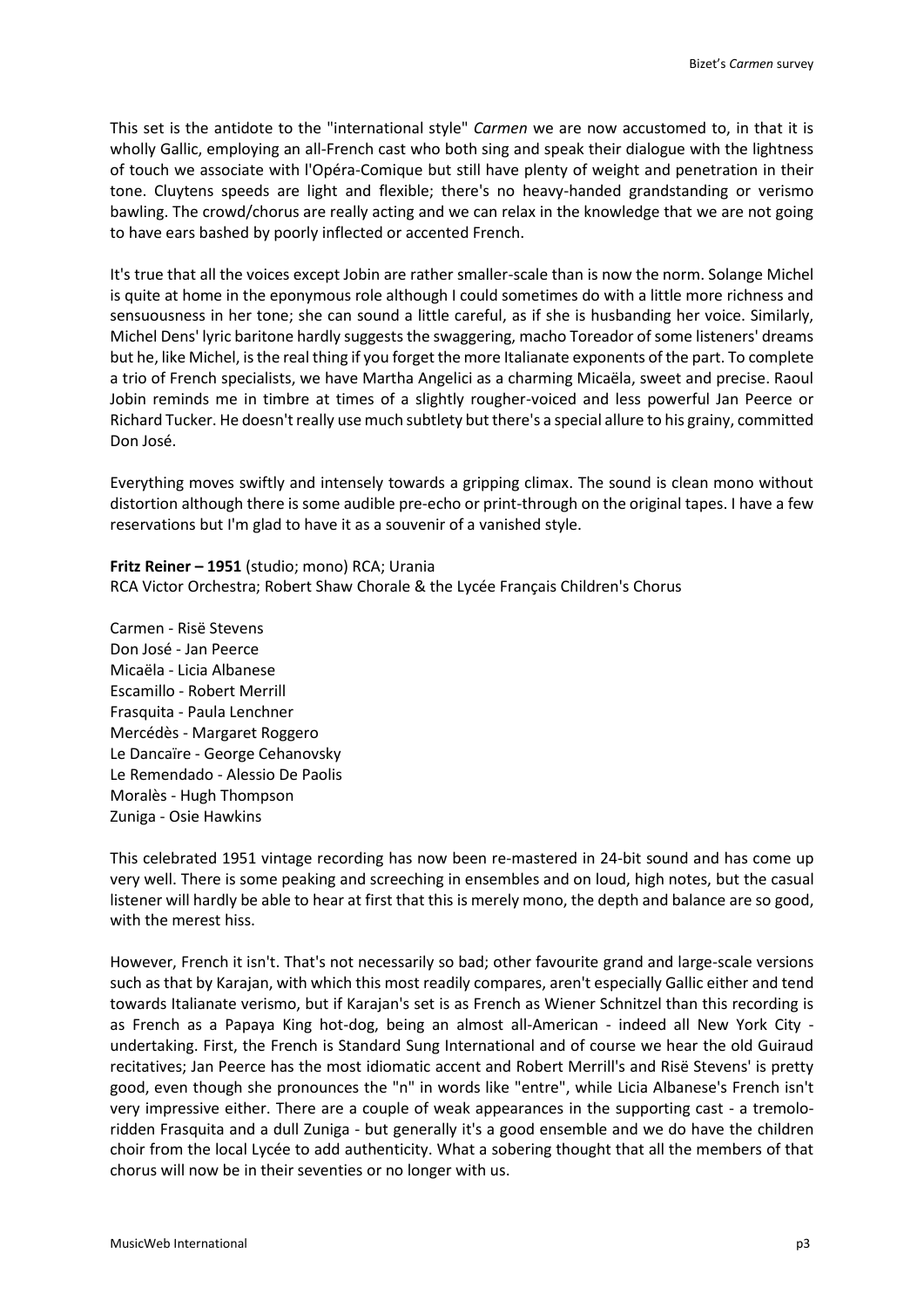Stevens' Carmen is not refined and lady-like in the manner of Berganza, von Otter or Kozena; this is the smoky, sultry, sexy Carmen of the old-fashioned, slutty type and as far as I'm concerned, all the better for it. Stevens' vibrant characterisation is closest to that of the young Leontyne Price; she has a powerful lower register, basically sings the part straight and gives the role real presence. Her top notes can be a tad sour but vocally she is in fine estate - and boy, didn't she look the part!

Her Don José is the still under-rated Jan Peerce. He is in his finest, most youthful voice and often sounds uncannily like his brother-in-law Richard Tucker but without the latter's tics and mannerisms. He is sometimes a little nasal but that makes him sound more authentically French, more like another in the line of French lyric-heroic tenors now extinct, such as Thill, Vezzani, Jobin and Chauvet. He sings with taste and can be either powerful or restrained as necessary; his concluding duet with Stevens is impassioned and convincing.

Robert Merrill is also in finest, most virile voice; his Toreador really swaggers and has charm, too; his "Si tu m'aimes" duet with Carmen goes beautifully. For me, the weakness amongst the principals is Albanese's rather breathy, matronly Micaëla, who should sound pure, innocent and naïve. This part is often under-cast – as is the case with the otherwise splendid Maazel recording of the film with Migenes-Johnson and Domingo, despite it still being among my favourites - and we have been spoiled by hearing the likes of Cotrubas, Guiot, Freni and Te Kanawa make such a success of it.

Reiner and his band are first-rate; the Entr'actes are very atmospheric and he generally gives a Spanish flavour to proceedings. The dances from *L'Arlésienne* interpolated into Act 4 are charming.

The set is rather extravagantly laid out onto three CDs as the duration is only two and a half hours but that means you have each of the first two Acts on one CD each and the final two on the third, so there are no irritating breaks. This doesn't displace more authentic, Gallic classics by Wolff or Cluytens, but it's a fine production nonetheless.

**Albert Wolff – 1951** (studio; mono) Preiser Orchestra & Chorus of L'Opéra-Comique de Paris

Carmen - Suzanne Juyol Don José - Libero De Luca Micaëla - Janine Micheau Escamillo - Julien Giovannetti Frasquita - Denise Boursin Mercédès - Jacqueline Cauchard Le Dancaïre - Jean Vieuille Le Remendado - Serge Rallier Moralès - Marcel Enot Zuninga - Henri Médus Lilas Pasta - Pierre Germain

The clean, bright, "toppy" mono sound here is perfectly tolerable and Wolff directs in typically brisk, French, no-nonsense style. Grainy, nasal woodwinds and similarly nasal supporting singers - all francophone - consolidate an authentic Gallic feeling to proceedings; as ever, it is a relief to hear the exchanges sung in flawless accents even if ensemble is sometimes a bit ragged; crowd "rhubarb" noises and (excessive) giggling from the ladies of the chorus add to the sense of a live performance. The smugglers are a lively bunch and everything goes with a swing.

French opera specialist Libero De Luca had a voice of traditional French stamp for Don José: boyish and attractive but penetrating with considerable power; he sings his big aria with admirable clarity, passion and sincerity. Suzanne Juyol and Janine Micheau are similarly light of timbre – perhaps too much so for modern tastes – but they sing cleanly and without injecting "fake dark" sounds into their tone.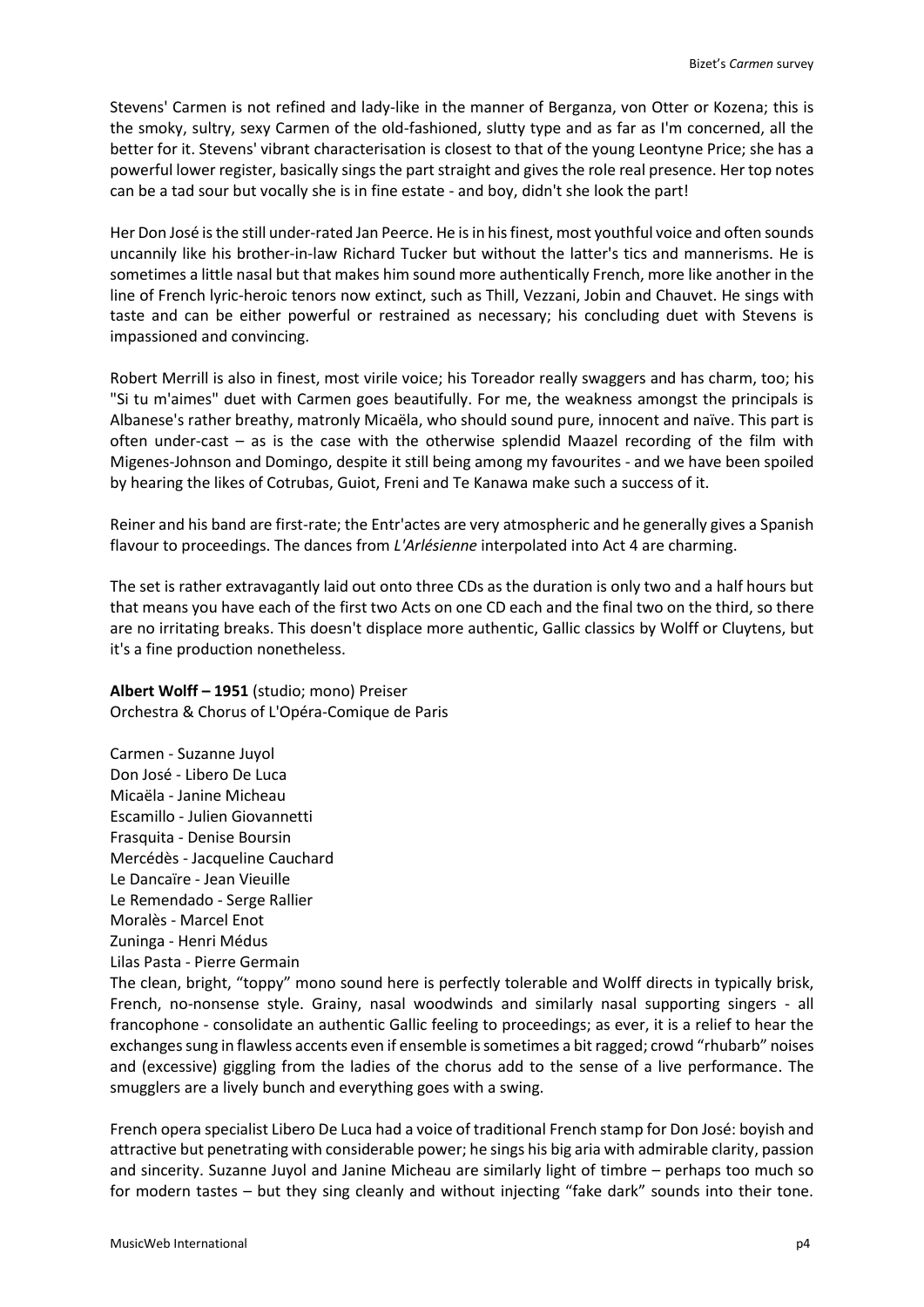Juyol actually had a large voice and sang Wagnerian roles, so is by no means underpowered as Carmen. There is sometimes something of an edge to her voice but she is in command of the role. Micheau's coloratura soprano is rather piping but she sings prettily and feelingly, effectively conveying the naïve yet determined character of Micaëla. Julien Giovannetti hasn't the juiciest of baritones but he has style in abundance and commands the role.

This recording oozes authenticity and even if it is by no means the most vocally or sonically sumptuous on offer, it provides a thoroughly satisfying experience.

### **Pierre Dervaux – 1956** (studio; mono) Preiser

L'Orchestre de l'Association des Concerts Pasdeloup; Choeurs du Conservatoire

Carmen - Jean Madeira Don José - Nicola Filacuridi Micaëla - Janette Vivalda Escamillo - Michel Roux Frasquita - Vivette Barthelemy Mercédès - Irène Sicot Le Dancaïre - Jean-Christophe Benoit Le Remendado - Michel Hamel Moralès - Daniel Marty Zuninga - Robert Geay

Both this recording and the principal artists here are somewhat forgotten today; Jean Madeira was a beautiful woman with a rich contralto voice who sang over 300 performances at the Met but died young at 53; many will know her as Erda in Solti's studio *Rheingold*. Her voice is an impressive instrument but rather too heavy and mature-sounding for the role, generally lacking delicacy and charm, and she tends to overact by injecting too many breathy emphases into the line. Egyptian-born tenor of Greek extraction Nicola Filacuridi enjoyed a prominent career in Italy during the 50's. He has a clear, robust tenor but like Madeira, lacks nuance, barrelling through the part without attempting much feeling and his tenor sounds too subordinate to Madeira's booming tones in the final confrontation. Michel Roux had a long career as a leading French baritone, but was somewhat in the shade of Massard, Blanc and Bacquier, having a smaller, neater, throatier sound than they and not one especially suggestive of a lady-killer.

The tinny, over-reverberant mono sound is no asset and the manner in which Dervaux drives the pace is disconcerting – the overture goes off like a rocket and speeds in general are frenetic – but we are hearing yet another very French performance as opposed to the more "international" recordings which followed. The supporting cast is typically idiomatic and mostly pleasing even if the women are rather shrill; unfortunately, Micaëla is sung by Minnie Mouse and enough to make me press the fast-forward button to spare my ears.

In other words, not really a serious option, given the competition.

#### **Thomas Beecham - 1958-59** (studio; stereo) EMI

Orchestre Radio-Symphonique de Paris; Chorus; Maîtrise et Choeur de Radio-France & Les Petits Chanteurs de Versailles

Carmen - Victoria de los Ángeles Don José - Nicolai Gedda Micaëla - Janine Micheau Escamillo - Ernest Blanc Frasquita - Denise Monteil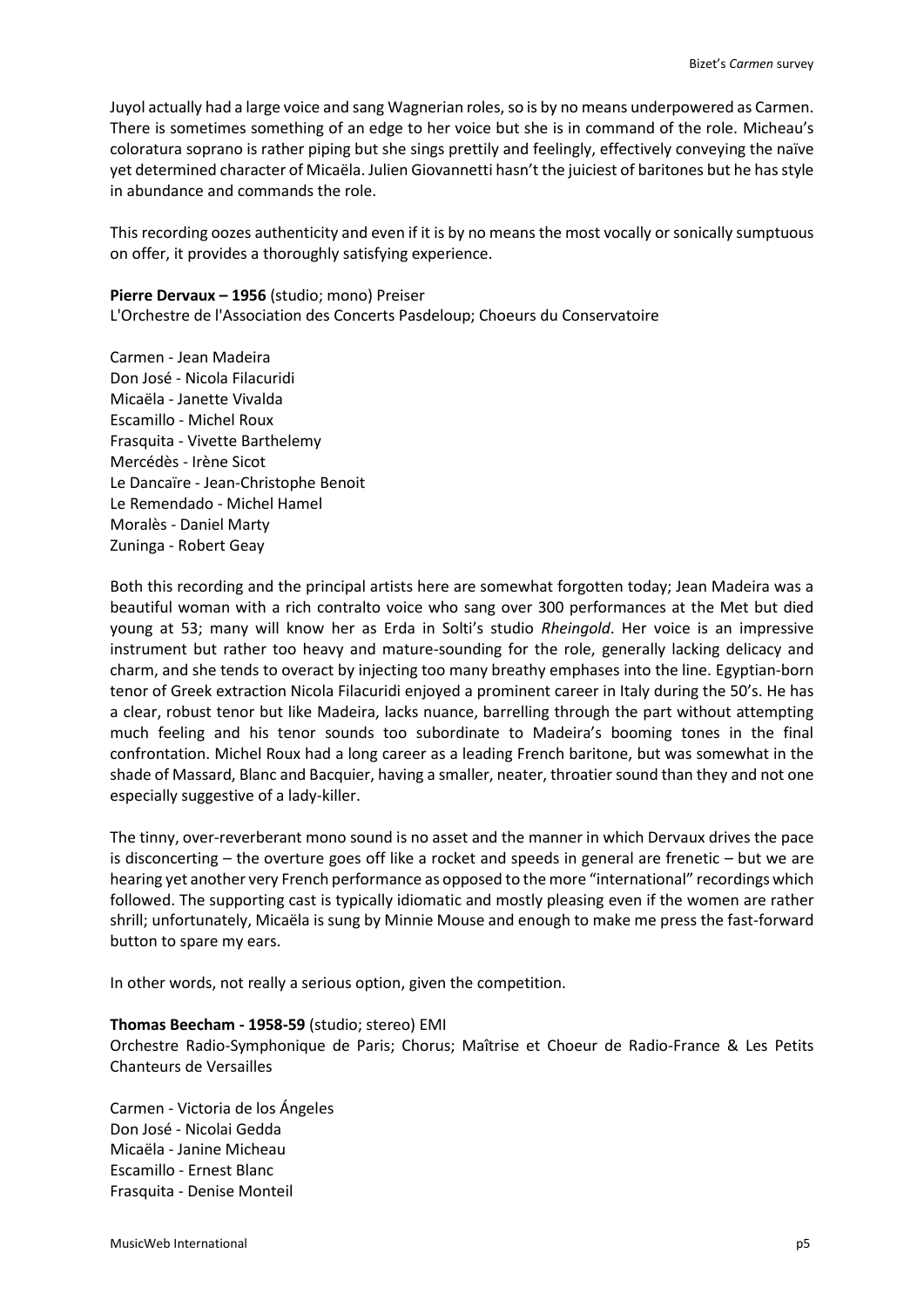Mercédès - Monique Linval Le Dancaïre - Jean-Christophe Benoit Le Remendado - Michel Hamel Moralès - Bernard Plantey Zuniga - Xavier Depraz

This is often vaunted as a very French account, but even though the orchestra, chorus, bulk of the cast and location were French, the conductor was a Francophile Englishman and baronet, and the two principal singers are French specialists rather than native-born. Nor would you guess the difficulties encountered in recording it: it was done over fifteen months and even had to deal with replacing the Mercédès owing to the first singer's death in the interim between recording sessions. I admit to having mostly avoided it over the years, as Gedda is for me the weakness in the Callas set and I have never seen the gentle de los Ángeles as an ideal Carmen, but the exigencies of this survey have made me conscientiously return to it.

My first impressions on reacquaintance were of the drive, power and passion of Beecham's direction – my goodness, that overture makes the listener sit up; again and again he brings the music alive with the subtlety and *slancio* (to use an inappropriately Italianate term) of his phrasing. The sound is really very acceptable, too, for so old a stereo recording: rich and beautifully balanced, if rather resonant, more redolent of the theatre than a studio, as perhaps a good recording should be.

I find Gedda's timbre too precious and narrow to embody adequately the latent murderer in José, but I can say that if you like his tenor, he is at his peak here and in fresher voice than for Callas. I do find his "La fleur" a bit weedy, however. The surprise is de los Ángeles' Carmen: you would think of her more as a Manon, and indeed, instead of attempting the kind of snarling vamp beyond her vocal resources, she aims for sly seductiveness; she suggests flashing-eyed allure effortlessly and makes welcome excursions into her lower register to avoid sounding too pallid. Like Gedda, her French is impeccable and her use of words magical - unequalled except by Callas – which is just as well, as some brief spoken dialogue is employed here. The top of the voice can turn scratchy but the meat of the role lies just where her tone is golden. She finds real fire for the final scene; it has been a slow burn but she gets there. Gedda never has the ring and ping of the best French heroic tenors but he rises to the drama of that final, fatal confrontation.

Janine Micheau repeats her very French, rather edgy-toned, Micaëla and Ernest Blanc exploits his very individual, slightly husky baritone to portray a forthright, swaggering matador. He was, after all, a successful Wagnerian baritone who sang at Bayreuth and has plenty of weight in his voice.

My reservations about Gedda are personal and subjective; if you do not share them you will find this recording to merit its reputation as a classic and be close to ideal. It is certainly worth acquiring for the supremacy of the conducting alone and I certainly now think much more highly of it than I did previously. It must be among the best options.

**Ivan Marinov - 1960** (studio; stereo) Capriccio; Laserlight Orchestra of the Sofia National Opera; Chorus of the Sofia National Opera & Bodra Smjana Chorus

Carmen - Alexandrina Milcheva Don José - Nikola Nikolov Micaëla - Liljana Vassileva Escamillo - Nicola Ghiuselev Frasquita - Cvetanka Arsinkova Mercédès - Stefka Popangelova Le Dancaïre - Verter Vrachovski Le Remendado - Milen Paunov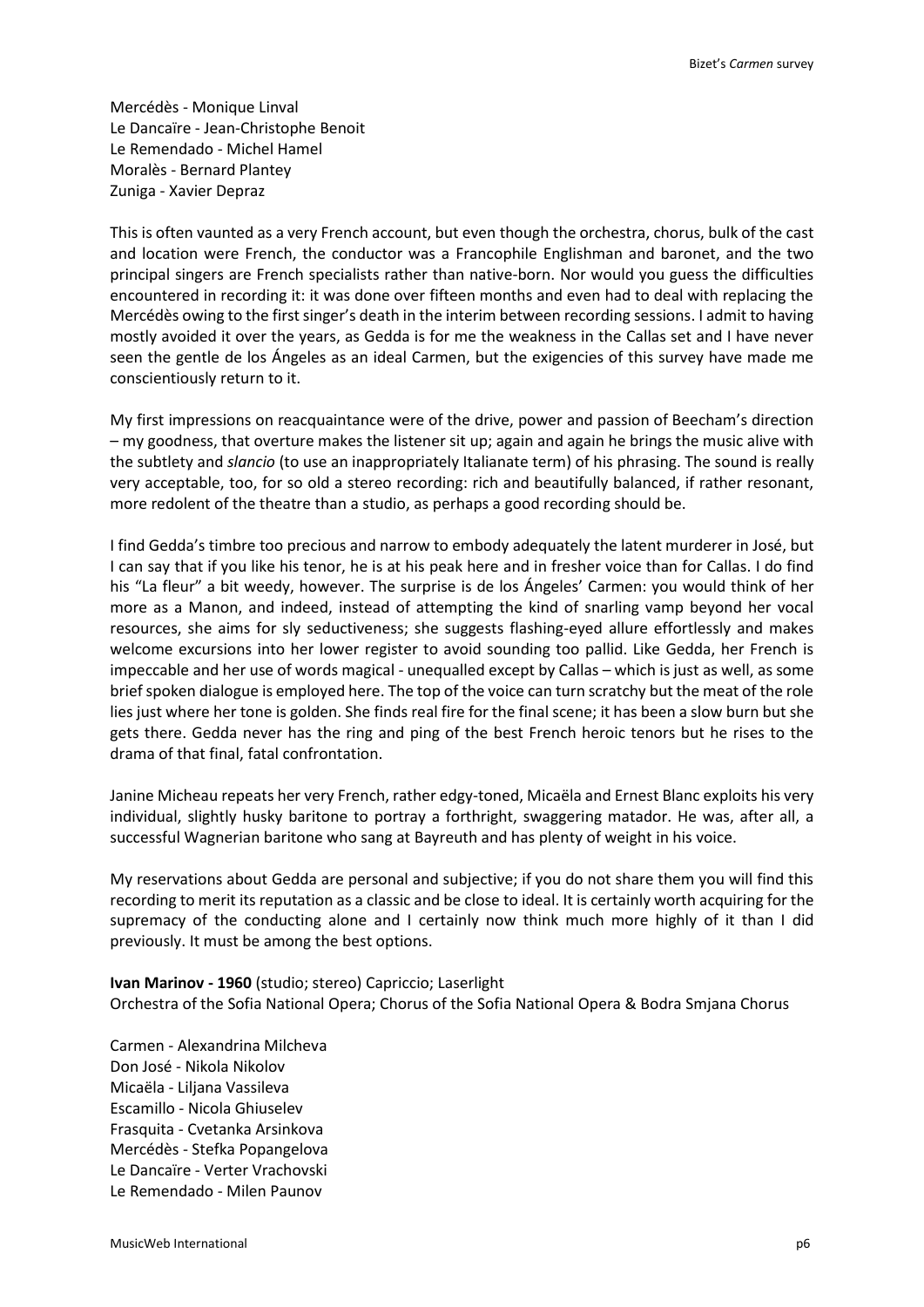Moralès - Georgi Genov Zuninga - Pavel Gerdzhikov

Very well played and conducted, and in good stereo sound, this all-Bulgarian budget recording has many assets and would have been more enticing had it fielded more attractively-voiced singers than Liljana Vassileva as Micaëla and tenor Nikola Nikolov: her large, screechy soprano is all wrong for the role of ingénue and he belts out José's music unfeelingly in execrable French and with many a gulp and bleat to disturb its line. Milcheva could hardly fail to be better than that; she deploys ringing top notes and a nice fruity lower register to suggest Carmen's sensuality, but no-one would mistake her for a Frenchwoman. A very young Ghiuselev, despite being a true bass, wraps his large, grainy voice around the Toreador's couplets with considerable success and has surprisingly little difficulty with the top note, making quite an impact - but that is not enough to redeem a recording which is best passed over.

**Herbert von Karajan – 1963** (studio; stereo) RCA Wiener Philharmoniker; Chorus of the Wiener Staatsoper

Carmen - Leontyne Price Don José - Franco Corelli Micaëla - Mirella Freni Escamillo - Robert Merrill Frasquita - Monique Linval Mercédès - Geneviève Macaux Le Dancaïre - Jean-Christophe Benoit Le Remendado - Maurice Besançon Moralès - Bernard Demigny Zuniga - Frank Schooten

It has become fashionable and even de rigueur to patronise this recording as "as French as Wiener Schnitzel"; another factor contributing to its despisal is knee-jerk Karajan-bashing, whereby the works of this great conductor must be routinely derided by the prejudiced and ill-informed. I appreciate that many favour an authentic French recording such as that by Cluytens, but Bizet's masterpiece is now world property and Karajan routinely directed some of the best operatic recordings and performances ever made, and I suggest that if this set is appraised objectively and open-mindedly, it will be found to have a great deal going for it.

First of all, it offers beautiful sound with some very effective stereo effects, such as that of the boys marching in from stage right to left, the distant bells and bugles, and the general sense of air and space to suggest town squares and bull-rings.

Secondly, a largely French-speaking supporting cast; only the four principals aren't French and of those, Robert Merrill was an excellent linguist and Price and Freni sing good, standard, "international" French. Corelli...well, is Corelli. Actually, there are patches where his struggle with the language is considerably less apparent but also moments when it's just as well that he's singing a Latin anti-hero. To be fair, Domingo isn't so much better for Solti, although by the time he gets to the second recording Maazel made (forget the first with a quasi-voiceless Moffo and a bellowing Corelli) his French has improved and he makes a major contribution to what I still consider to be one of the best, all-round-compromise recordings.

But back to this Karajan recording: The VPO plays wonderfully and although one sometimes misses a certain earthiness in the gorgeous sounds they and Karajan make, this is not a performance without energy. The singing is divine: Mirella Freni in her first contribution to major opera recording is perfect, with her melting, lyric tone and spinto reserves for the big emotional outpourings. Merrill is the epitome of machismo, as good as Massard for Prêtre, and Price rivals Callas for smoky allure. Like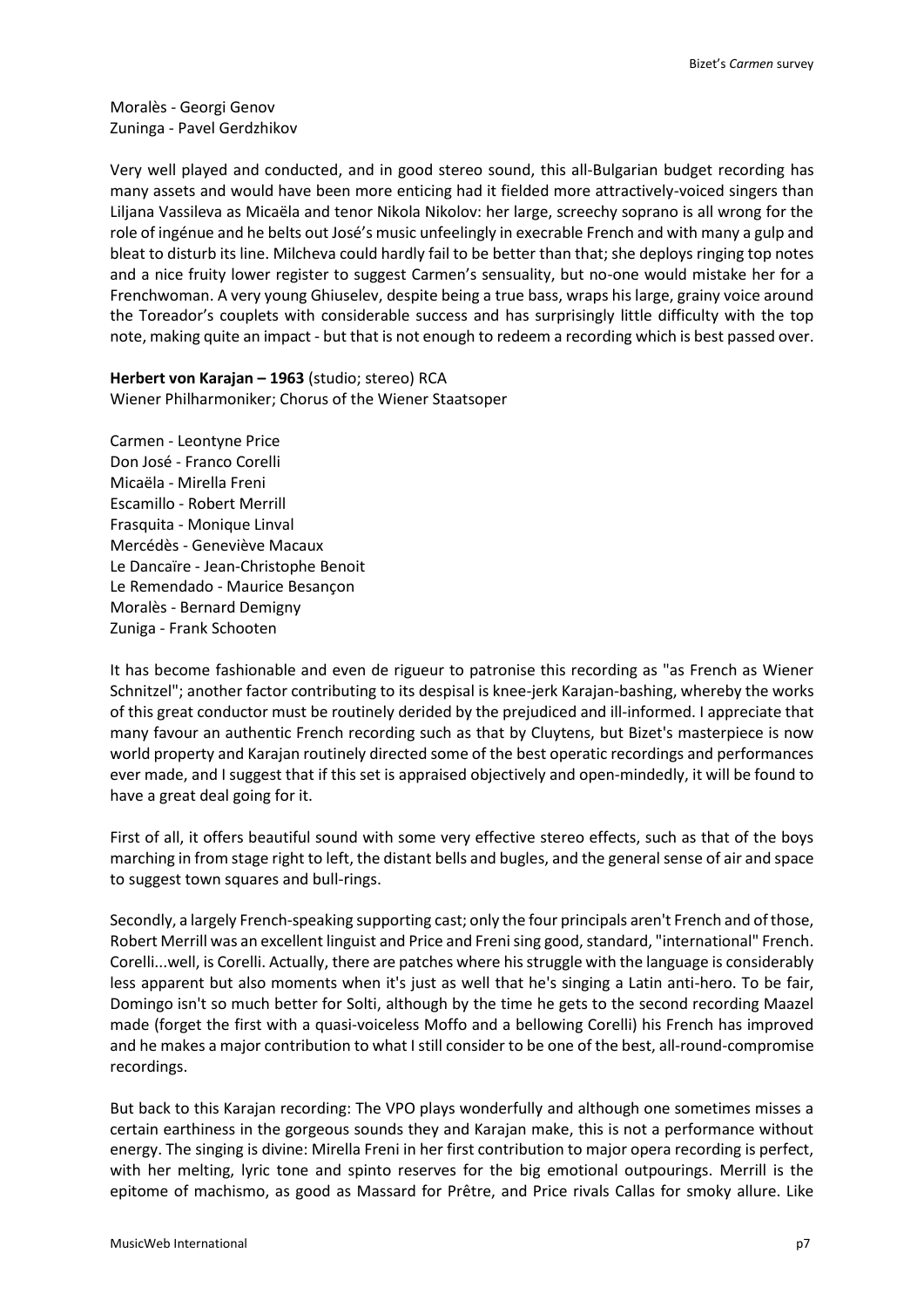Callas, a true soprano sfogato, Price could, before the lower register became too cloudy, inject heft and a dusky timbre into the bottom of her voice while retaining brilliance up top. If you love Corelli, as I do, and also enjoy big-voiced tenors such as Del Monaco, you will revel in his trumpeting tones and famous diminuendos.

In short, the reputation of this recording - degraded by the usual suspects at the "Gramophone" and by such as Rodney Milnes in "Opera on Record" – has been unfairly demeaned; it stands up well against versions by Solti while being considerably more exciting than the de Burgos recording with Vickers and Bumbry, whose French is no better and who commit the worse fault of simply sounding dull, whereas Price and Corelli are visceral in the bloody dénouement.

**Thomas Schippers – 1963** (studio; stereo) Decca Orchestre de la Suisse Romande; Chorus of the Grand Théâtre de Genève

Carmen - Regina Resnik Don José - Mario Del Monaco Micaëla - Joan Sutherland Escamillo - Tom Krause Frasquita - Georgette Spanellys Mercédès - Yvonne Minton Le Dancaïre - Jean Prudent Le Remendado - Alfred Hallet Moralès - Claude Calès Zuniga - Robert Geay

I have tried to reconcile the verdicts of some really vituperative and absurdly negative reviews with what I hear in this set and have concluded that the problem with those who hate it must arise from their fixed idea that *Carmen* must be performed in an authentic, Gallic, *opéra-comique* style and refuse to recognise that an opera which so quickly became truly international also has a more robust performing tradition which permits a grander, more robust approach of the kind we find in superbly sung but frequently scorned, classic accounts by such as Karajan, Solti et al.

So I'll summarise the attractions and demerits of this set as I hear them. First, most people seem to agree that Schippers is a superb, energised and dynamic conductor, just as you might expect; he gets its considerable best out of the Orchestre de la Suisse Romande which plays with great colour and feeling. Secondly, the sound is first rate for 1963; it's crystal clear with John Culshaw producing special spatial effects such as the guard marching past from right to left and the crowd applauding the Toreador approaching atmospherically. Thirdly, the supporting cast is excellent, with a lively chorus, including a robust children's choir, several native speakers with good voices and a young Joan Sutherland singing Micaëla gorgeously, even if she isn't quite at home in French. Tom Krause as Escamillo is virile and cruel sounding but also rather crude and even a little unsteady, as the part clearly lies a shade high for his bass-baritone, so he lacks the ease and elegance that a true French baritone such as Robert Massard, or even an all-purpose Verdi voice like that of another Robert, Merrill, can bring to the role. He is audibly under strain and occasionally either sounds as if he is about to crack or even momentarily does so in his big aria. Of course, his French and vocal acting are superb (he spoke seven languages fluently). Del Monaco still has plenty of voice and thrills simply by virtue of the size and sound, even if subtleties are few. His French is certainly not great - but the accent comes and goes and at times is passable. I still enjoy his gung-ho onslaught on the role, but Vickers, who also had a big, if very different, voice, was rather more varied as Don José.

Which leaves Regina Resnik. Some have accused her of sounding too "matronly". I don't buy that: she simply has a rich, even husky, mezzo with a strong lower register but that fits the more conventional concept of Carmen as tough and streetwise. She might be "chesty" (in every sense) but she's not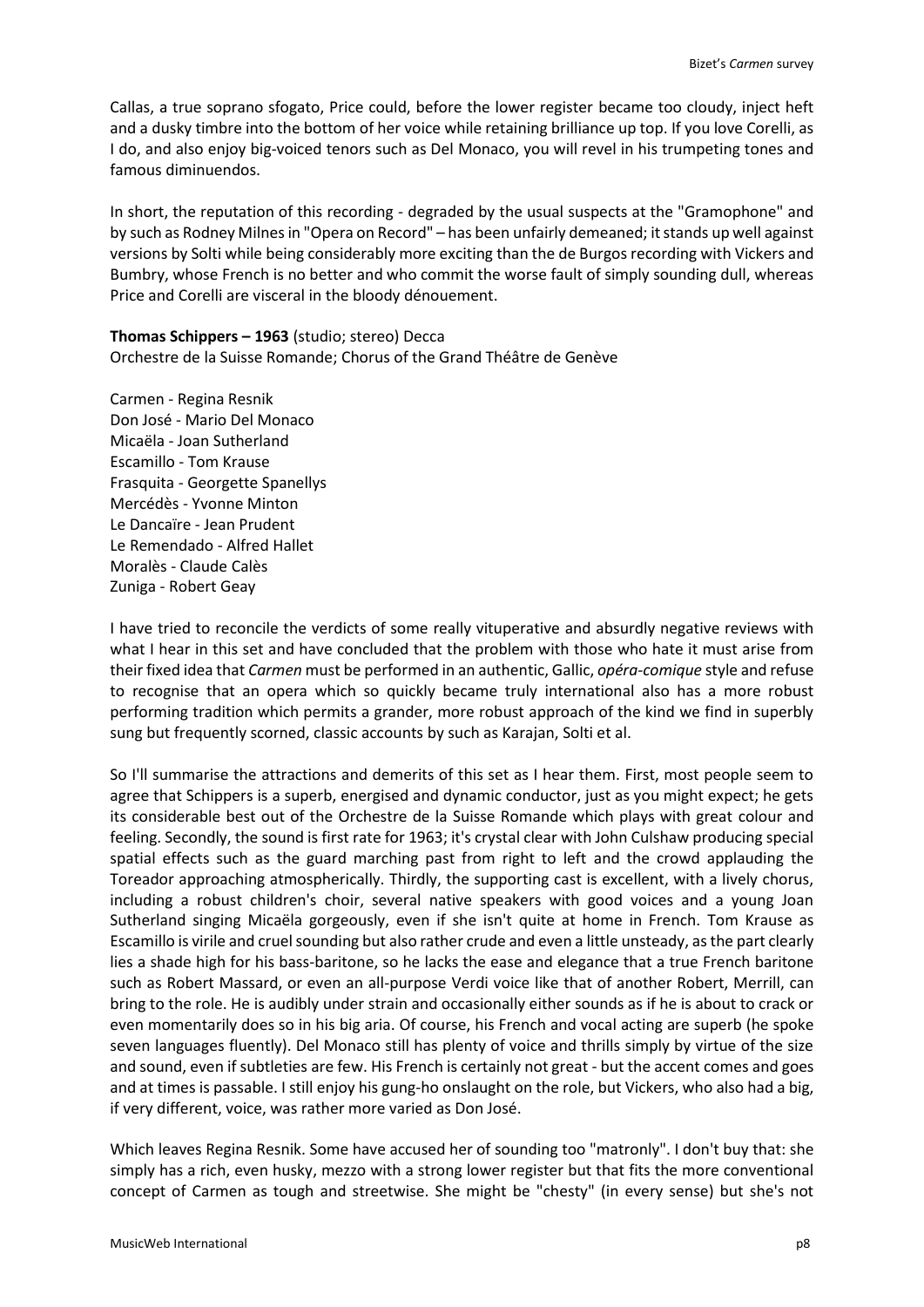frumpy; her mode is closer to that of Risë Stevens and Elena Obraztsova. Her French is quite good except for her over-aspirating the "h" in "bohème". If you want a more ladylike Carmen, you must go elsewhere.

In the end, this affords considerable pleasure for anyone receptive to the broader, more generic way with this opera but there are in truth much more truly French versions to be had.

**Georges Prêtre – 1964** (studio; stereo) EMI Orchestra of L'Opéra de Paris; Choeurs René Duclos

Carmen - Maria Callas Don José - Nicolai Gedda Micaëla - Andrea Guiot Escamillo - Robert Massard Frasquita - Nadine Sautereau Mercédès - Jane Berbié Le Dancaïre - Jean-Paul Vauquelin Le Remendado - Jacques Pruvost Moralès - Claude Calès Zuniga - Jacques Mars

Returning to this recording after a good few years has been an interesting experience. First of all, I find Prêtre's conducting to be much better than I had remembered. It is - surprise, surprise - very French, as is the whole performance: fleet, delicate and nuanced without quite the heft I'd like at key points for example, the children's soldier chorus is far too polite for street urchins - but his approach is far preferable to turning the score into a verismo parody and the climax of the smuggler-gypsy quintet is thrilling - Prêtre whips up a storm. Similarly, the Entr'acte before Act 4 is full of life and colour, making quite an impact. As the French tradition in singing and performance becomes more and more diluted, a recording which is wholly Gallic with the exception of the two principal singers is increasingly valuable - and both Callas and Gedda were very conscientious, adaptable artists able to immerse themselves successfully in different idioms, as here. Both were excellent linguists and it shows.

The sound was always good - typically EMI 60's, slightly peaky, eminently listenable; the acoustic of the Salle Wagram was rendered less reverberant with drapes to permit sufficient warmth.

My admiration for Callas' Carmen increases with time. She cleverly exploits a potential flaw - the pronounced break between her two registers - to bewitching effect. Previous commentators such as the reliably perverse and wrong-headed Rodney Milnes have accused her Carmen of being all tigress with no allure; you have only to listen how subtly she effects certain key phrases such as "Je suis amoureuse" to give that the lie. A couple of sour top notes apart she sings with a smoky voice recast especially for the role: hard, cupped, with a trenchant lower register. She sometimes moves between notes with an enchanting "yodelling" effect and often goes for a sardonic, disingenuous understatement. It is almost de rigueur to criticise her French yet she spoke the language fluently and lived in Paris from 1962 until her death. I speak French and think she sounds pretty authentic when she delivers lines like, "l'on m'avait même dit de craindre pour ma vie" with real attention to the correct pronunciation of tricky vowel sounds as in "loin" and to the two French "r" sounds in "craindre".

I have never been a big fan of Gedda - I find his voice fundamentally bleaty. However, within that limitation he does a fine job, especially in the last act where he almost manages to transcend the lack of steel in his voice to convey José's manic passion - but he's not ideal. Robert Massard - still happily with us at 93 years old as I write - is insufficiently remembered today but I have always loved his neat, powerful, expressive baritone - so very French and perhaps, like so many deceased French tenors, the last of a vocal genre. He is perhaps too refined for Escamillo but he sings so idiomatically and the voice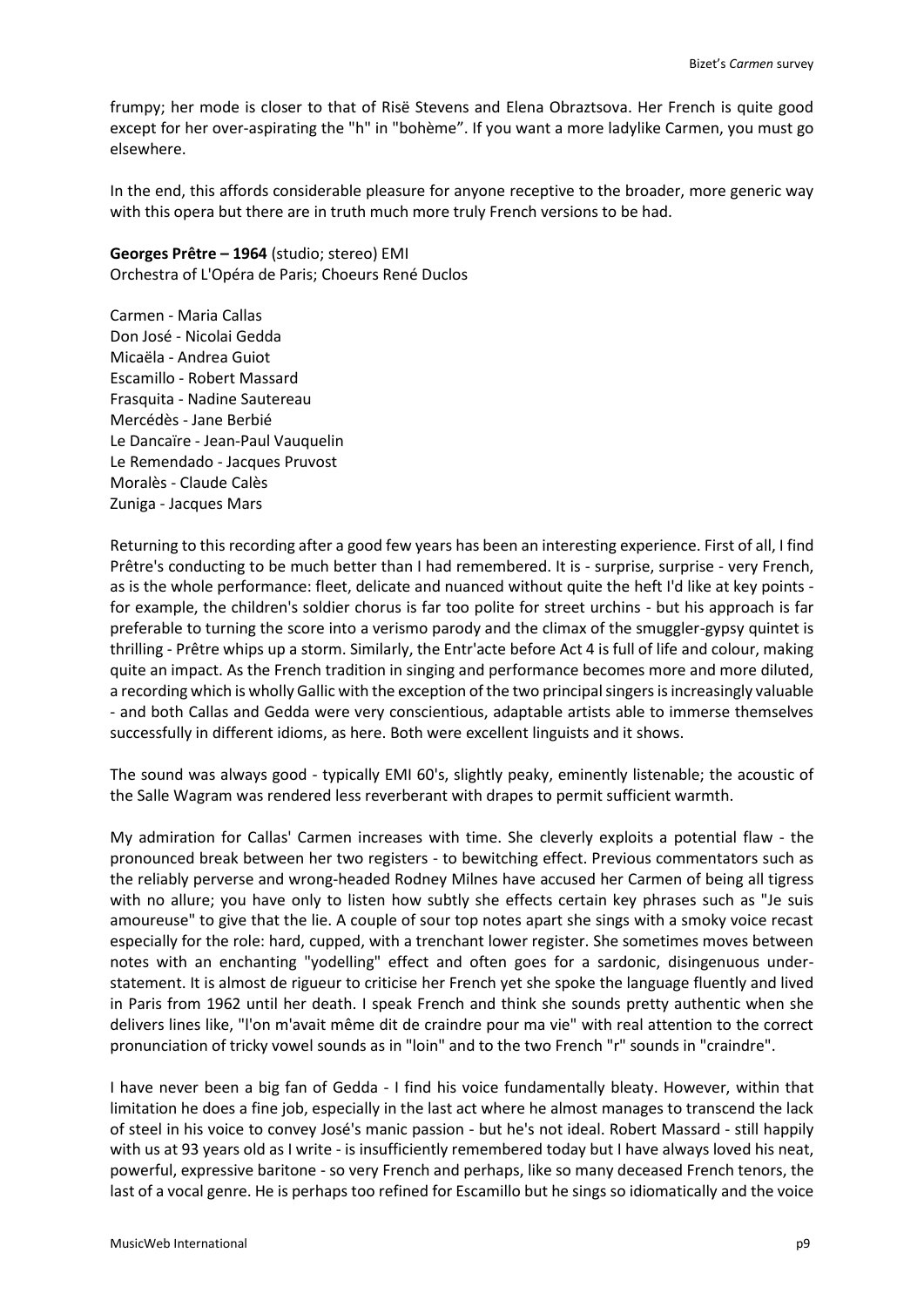itself is fundamentally so attractive. Andréa Guiot was no comprimario but a star in her era; no milksop she, she gives Micaëla the gutsy profile she too often lacks, especially in her main aria which she delivers in a big, slightly edgy and very positive manner rather than the usual wilting appeal and I like it.

The tagline for the recording was "Callas is Carmen"; in fact, Carmen is Callas here and none the worse for it; no-one else has encompassed the role as completely as she does here - and the fact is that it doesn't date as her conception of the character was already very modern. "Jamais je n'ai menti" declares Carmen, and Callas brings just such a searing honesty to her portrayal.

**Georges Prêtre – 1967** (live radio broadcast; mono) Frequenz Orchestra & Chorus of the RAI Roma

Carmen - Shirley Verrett Don José - Albert Lance Micaëla - Isabel Garcisanz Escamillo - Robert Massard Frasquita - Nadine Sautereau Mercédès - Jacqueline Broudeur Le Dancaïre - Bernard Demigny Le Remendado - Michel Hamel Moralès - Claude Genty Zuniga - Anton Diakov

It's a pity about the airless mono sound of the commercial broadcast here, as everyone is in excellent voice: Verrett, in her first documented Carmen, frequently plunges into her lower register and lets fly with ringing top notes. Tenor Albert Lance was Australian-born as Lance Albert Ingram but became a dual national after his move to France; he is ardent, open-toned and refined. Garcisanz sings sweetly apart from one nasty, squealed and essentially missed top C in her big aria and Massard typically brings a touch of elegance to Escamillo's bombast. Prêtre drives matters along with his customary flair and the whole performance crackles with tension. It helps to have so many francophone singers surrounding Verrett –- even if we were in Rome. Some audience coughs apart, the sound is tolerable if a bit distant.

The recording is punctuated by an announcer scene-setting. I really enjoy this: it's gutsy and well sung but not crude; if it were in stereo it would be a top contender.

## **Rafael Frühbeck de Burgos – 1969** (studio; stereo) EMI

Orchestra of L'Opéra de Paris; Chorus of L'Opéra de Paris & Les Petits Chanteurs à la Croix de Bois

Carmen - Grace Bumbry Don José - Jon Vickers Micaëla - Mirella Freni Escamillo - Kostas Paskalis Frasquita - Eliane Lublin Mercédès - Viorica Cortez Le Dancaïre - Michel Trempont Le Remendado - Albert Voli Moralès - Claude Meloni Zuninga - Bernard Gontcharenko

First, I don't mind the use of native French actors for the dialogue here, in that their presence avoids the usual problem of singers coping with the language when it is sung but understandably struggling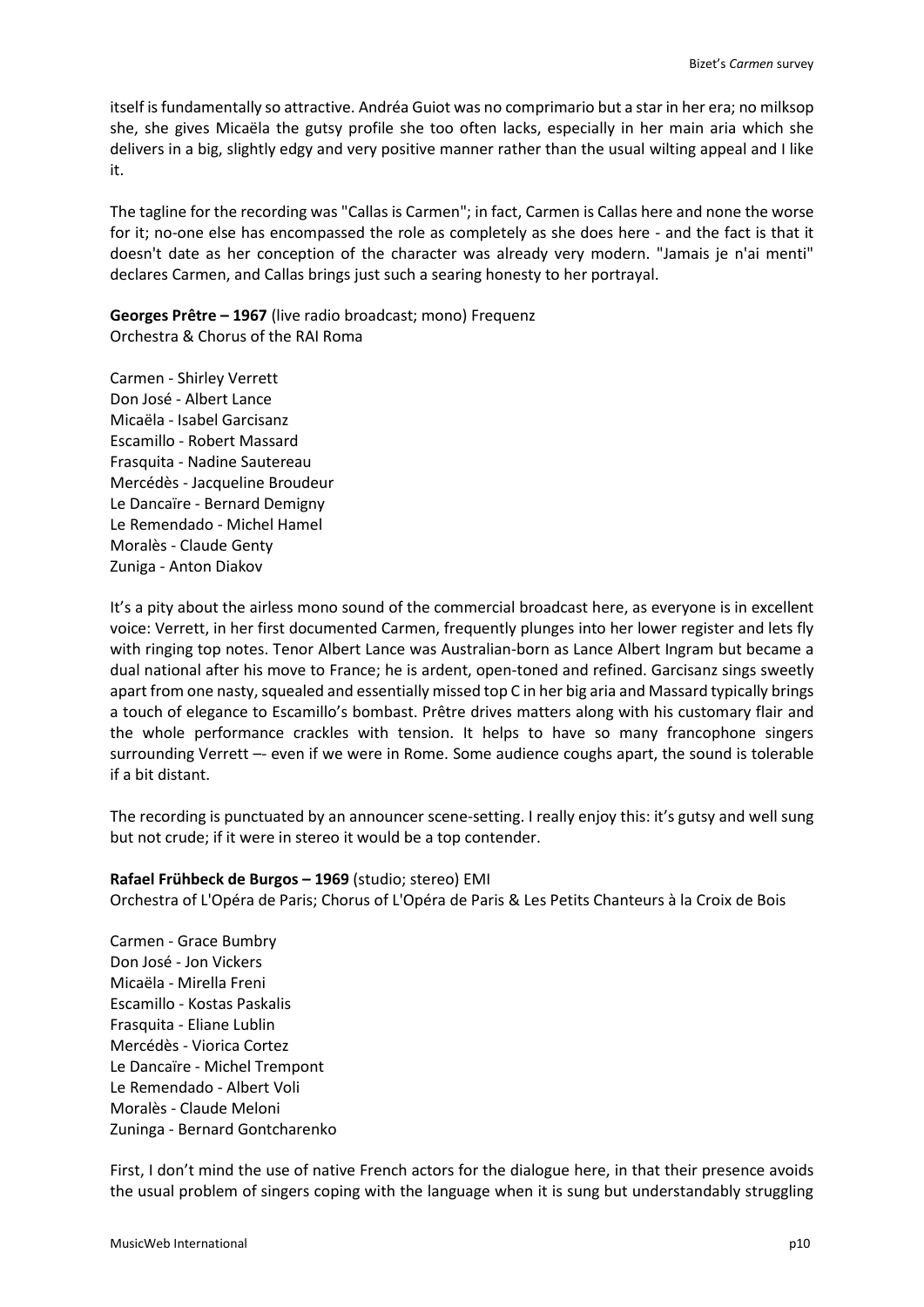with it in its spoken form; as long as there is no grinding mismatch between the speaking and singing voices, it's a pleasure to hear the text properly and authentically delivered - and it frees us of the cumbersome Guiraud recitatives.

This is the most complete version on record, even including the little pantomime for the old man and his young wife at the beginning commented on by Moralès. Recorded in 1969 and 1970 when Bumbry and Vickers were in their prime, it is indubitably well sung by the two principals and Freni as Micaëla, but it is oddly low-key when set alongside the Solti or later Maazel version with Domingo and Migenes-Johnson. The conducting lacks snap and Kostas Paskalis, with his mangled French and ordinary baritone, lacking tonal allure and firmness despite decent top notes, is a distinct liability as Escamillo alongside Merrill, Massard, Milnes or even Raimondi. The best thing here is Jon Vickers' very individual Don José, combining strength and sensitivity, with a plangent, falsetto and pianissimo B flat at the end of a very convincing "Flower Song" and lovely grading of dynamics - but again, some idiosyncratic French pronunciation. The murderous climax of the opera is somewhat muted despite the brooding desperation in his voice because Bumbry does not match him for passion. For all the shining top and the gratifying power of her lower register, best heard in "toujours la Mort" in the Card Scene, she can be a little bland.

The supporting cast is good without being exceptional except for the rich mezzo-soprano of underrecorded Romanian Viorica Cortez as Mercédès. This is decent bargain version but ultimately not as gripping as the very best recordings.

**Lorin Maazel – 1970** (studio; stereo) Sony Orchestra & Chorus of the Deutsche Oper Berlin

Carmen - Anna Moffo Don José - Franco Corelli Micaëla - Helen Donath Escamillo - Piero Cappuccilli Frasquita - Arleen Augér Mercédès - Jane Berbié Le Dancaïre - Jean-Christophe Benoit Le Remendado - Karl-Ernst Mercker Moralès - Barry McDaniel Zuniga - José van Dam

Where do I start? I'll begin with Maazel's hopelessly idiosyncratic and inconsistent conducting. He pulls tempi about mercilessly from the absurdly frenetic introduction to the unbelievably turgid accompaniment to Escamillo's "Votre toast". Apart from those singers involved who are actually Francophone, everybody's French is terrible, especially that of Corelli and Cappuccilli and at best, as with the chorus, it sounds like a Berlitz International lesson, stilted and book-learned with no wit or charm. What a relief when van Dam's Zuniga sings and speaks; otherwise the poor remains of dialogue we are permitted are severely mangled, except when we are wrenched from the instantly recognisable voices of the singers to the uncredited actors who say the few words of "mélodrame" left and sound nothing like their singing counterparts.

Both principals are well past their prime and wholly out of their depth. Please understand that just as I admire, esteem and cherish certain of Maazel's recordings, I am an equally ardent fan of both Moffo and Corelli but this sorry set should never have been made. Maazel was ever wilful and inconsistent and, in this case, gets it badly wrong. Moffo is close to voiceless and cannot centre her tone, crooning embarrassingly in an attempt to sound seductive. She was presumably trading upon her legendary comeliness but wherever did the idea come from that Carmen is a role for fading sopranos? Corelli bawls relentlessly, his lisp very much to the fore, sounding as if Turiddu had strayed into Seville.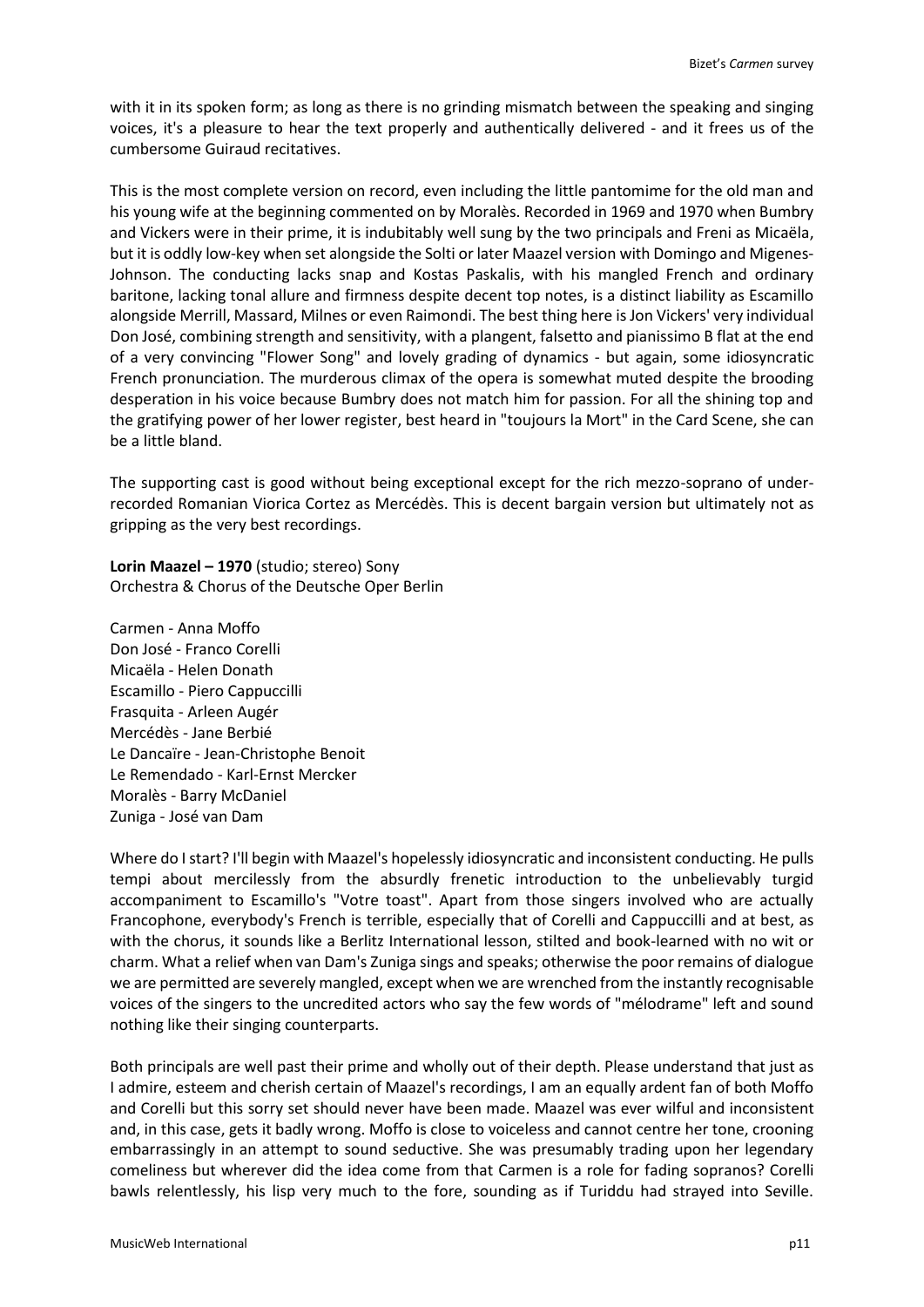Cappuccilli could hardly sound less idiomatic, also bawling tonelessly without a hint of the sleek, cruel suavity which the toreador should exude.

As Moralès, Barry McDaniel, another singer I generally like, sounds so Anglo-Saxon with his rather white, light, polite tone (yes; I know he's American, but...); compare him with Thomas Allen for Solti and you'll hear the problem. That fine singer Helen Donath is pretty as Micaëla but too bland and correct.

While there might be a long and honourable tradition of performing *Carmen* in Germany and, especially, Vienna, there is no excuse for this sad mish-mash, cut and truncated, horribly sung and almost unrecognisable as Bizet's Gallic masterpiece.

The awfulness of this recording is made all the more incomprehensible by the fact that the recording derived from Maazel's 1982 film soundtrack is amongst the most recommendable.

**Alain Lombard – 1974** (studio; stereo) Erato; Naive Orchestre Philharmonique de Strasbourg; Chorus of l'Opéra du Rhin (Strasbourg)

Carmen - Régine Crespin Don José - Gilbert Py Micaëla - Jeanette Pilou Escamillo - José van Dam Frasquita - Maria Rosa Carminati Mercédès - Nadine Denize Le Dancaïre - Jacques Trigeau Le Remendado - Rémy Corazza Moralès - Paul Guigue Zuniga - Pierre Thau

Lombard could sometimes be a sluggish conductor, but not here – his conducting is very positive and confident, neatly bringing out orchestral colour and details. The sound is very good – full and nicely balanced; the supporting cast and chorus are fine except for a windy Moralès. They are wholly francophone, which you can hear in the ease and fluency of their delivery, although the sung recitatives are used rather than dialogue. Pilou sings a pleasant, serviceable Micaëla of no particular charm or distinction. A young van Dam lacks the bottom notes and resonance to encompass the macho swagger; there are tell-tale signs of forcing in a tremolo which I have before heard in his singing. His recording for Solti made only a year after this shows him in much better voice, evincing considerably more heft than we hear in this performance.

However, it is the two principal singers who leave the most to be desired. I have never been much of a fan of Crespin's gritty soprano, although I can admire her at her best – which she is decidedly not here: her tone is thin and wholly lacking the rich, sensuous timbre of truly seductive Carmens and her use of the words is surprisingly inert – she could be singing about virtually anything in her opening aria and she rarely sounds engaged. Py has a throaty, constricted tenor which sounds old and not in the least heroic, yet he was only just past forty at the time of recording; he really is a blot on the set.

You may safely pass over this.

## **Leonard Bernstein – 1972** (studio; stereo) DG

Orchestra of the Metropolitan Opera; Chorus of the Manhattan Opera and the Metropolitan Opera Children's Chorus

Carmen - Marilyn Horne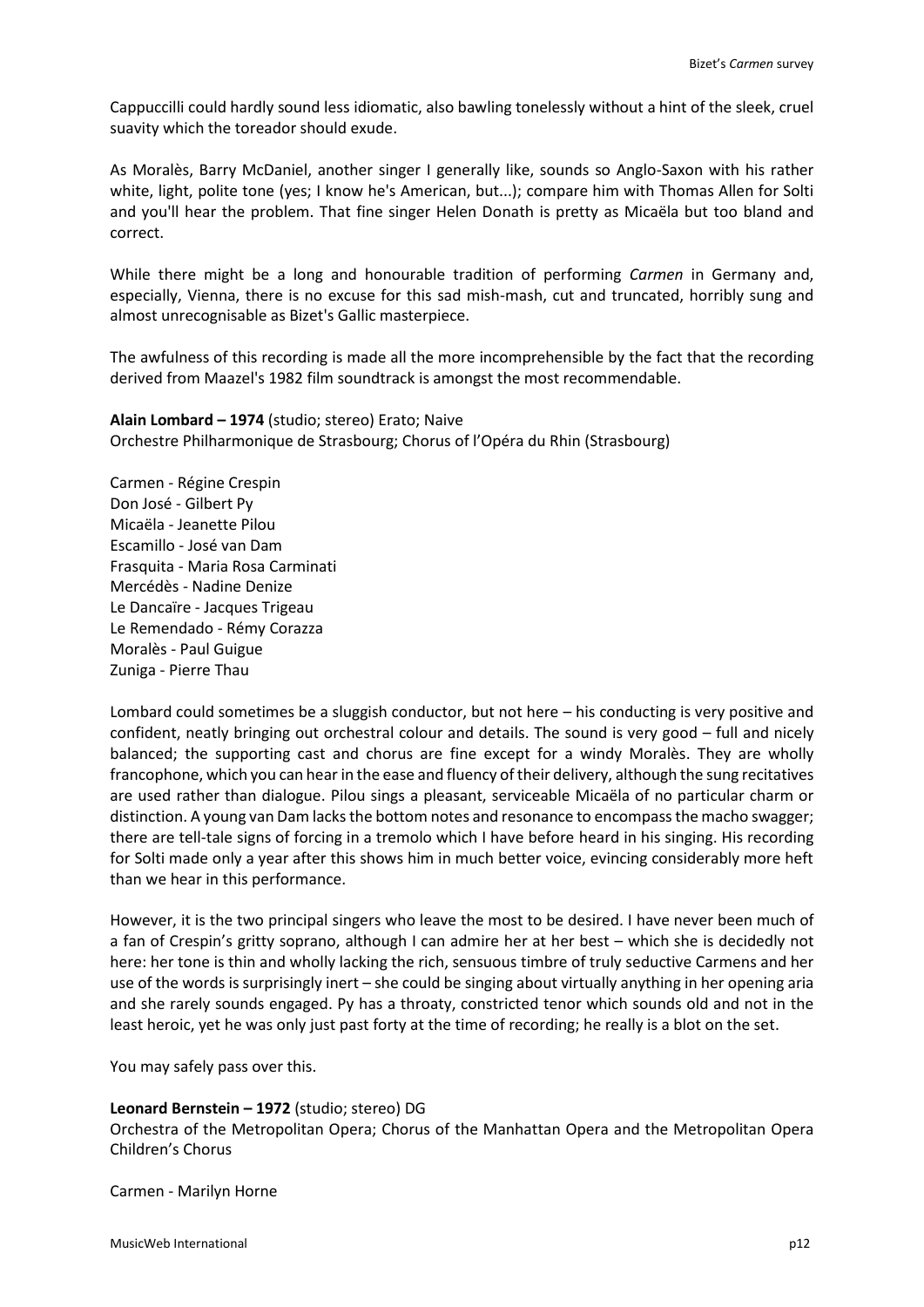Don José - James McCracken Micaëla - Adriana Maliponte Escamillo - Tom Krause Frasquita - Colette Boky Mercédès - Marcia Baldwin Le Dancaïre - Russell Christopher Le Remendado - Andrea Velis Moralès - Raymond Gibbs Zuniga - Donald Gramm

You would expect Bernstein to be able to enter into the sensuous spirit of this opera and so he does, but entirely in the wrong way; right from the ponderous overture, however, it is all very heavy and underlined; the diametric opposite of Gallic charm. He encourages his singers to overdo it, too; Marilyn Horne digs for every swoop, slide, primp and pout in her repertoire, McCracken is so hammy and overwrought from the start that his adenoidal tenor has nowhere to go, and the chorus sounds as if it is singing Beethoven's Choral Symphony instead of impersonating various bands of common folk. For me, it really is all too much; the Metropolitan Orchestra is similarly directed to play with as much lush indulgence as possible. Adriana Maliponte has a most peculiar, "bottled" or "covered" tone which, again, seems to fit Bernstein's concept of over-egging and is the antithesis of the fresh, plucky Micaëla. The opening to "La fleur" is so etiolated as to be absurd and when McCracken enters in falsetto, continues to portray José as clearly hysterical and concludes with more falsetto whimpering, the impression of everyone trying too hard to emote is further enhanced. Tom Krause makes a sturdy Escamillo but his bass-baritone is rather too woofy and leaden to suggest virile allure and Bernstein's plodding tempi further drain the life out of his characterisation.

This is a classic case of Bernstein hugging a score to death and leaving it dead in a ditch.

### **Georg Solti – 1975** (studio; stereo) Decca

London Philharmonic Orchestra (& National Philharmonic Orchestra); John Alldis Choir & the Haberdasher's Aske's School Boys' Choir

Carmen - Tatiana Troyanos Don José - Plácido Domingo Micaëla - Kiri Te Kanawa Escamillo - José van Dam Frasquita - Norma Burrowes Mercédès - Jane Berbié Le Dancaïre - Michel Roux Le Remendado - Michel Sénéchal Moralès - Thomas Allen Zuniga- Pierre Thau

I do not think Solti has been given his due as an opera conductor, yet he was at the helm for at least half dozen recordings which are always in the top recommendations. This *Carmen* joins that elite group: it is impeccably played and cast from Opera Central Casting Heaven.

I have long favoured the 1982 Maazel filmed version for its *verismo* thrills (yes; I know *Carmen* isn't *verismo* but nor do I want it too Gallically refined and under-stated - or indeed, undersung) and I still greatly esteem that version, (especially on DVD, although I rarely watch opera in that medium) but Tatiana Troyanos' knockout Carmen exposes the vocal frailties of Migenes-Johnson's circus trick of even being able to sing the role at all with such a comparatively light voice. Troyanos is everything you want: dusky, smoky, sexy and nuanced. Her French, both sung and spoken, is miraculously good for an American - and I don't mean that patronisingly; it's just that non-native singers nearly always struggle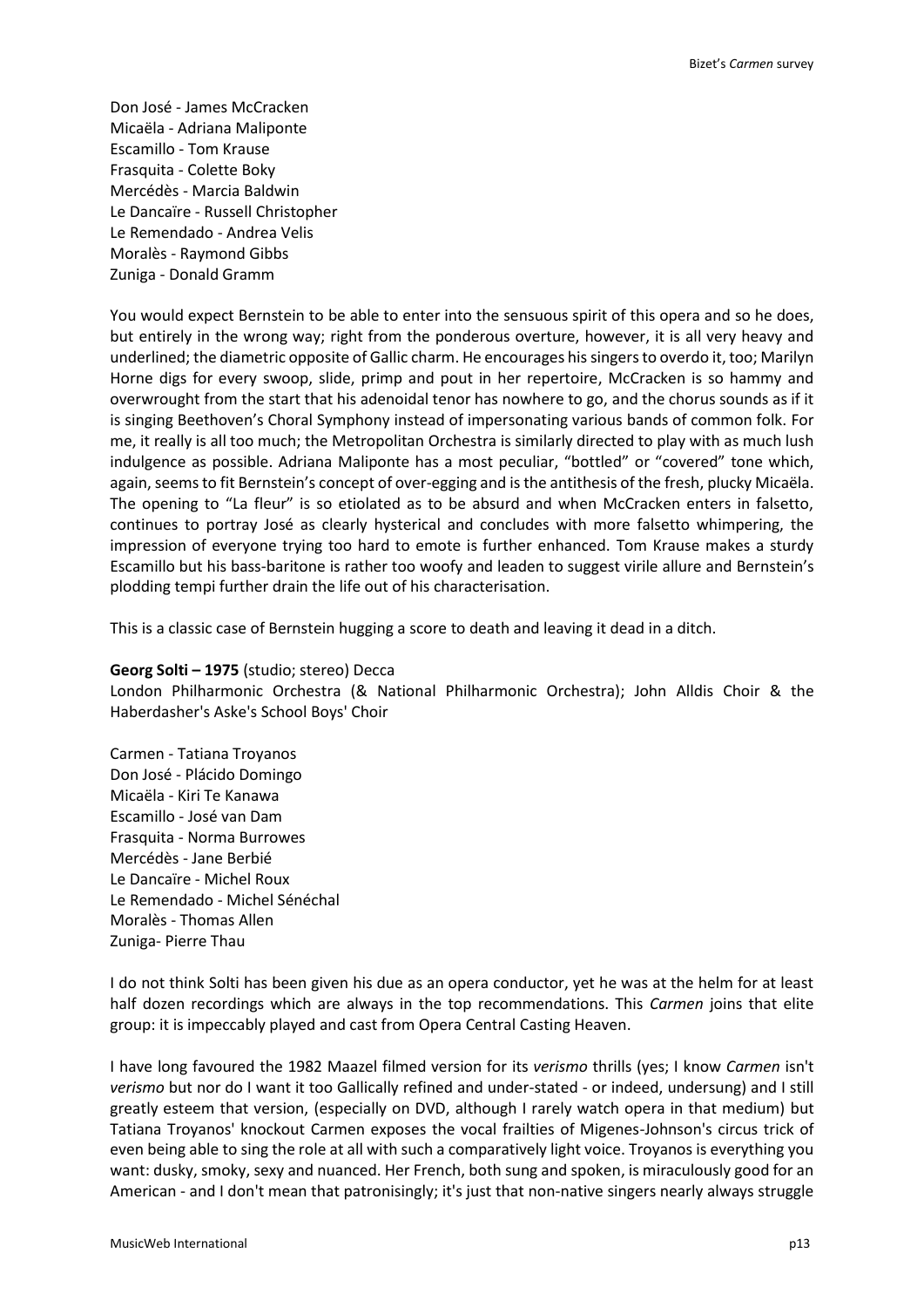with French and she doesn't; the way she balefully intones "Toujours la mort" is spine-tingling and every fleeting mood is captured without caricaturing Carmen as a femme fatale.

Solti gives us his own deeply considered amalgam between the Choudens original performing version and the complete Oeser score, not feeling bound by either but making judicious decisions about what to restore and where to return to the 1875 first night if it works better dramatically. Bizet was no doubt constrained by performance considerations to make some cuts he wanted to resist whereas in this recording Solti felt able take a more leisurely approach and include some lovely music unnecessarily discarded; thus, this version is some fifteen minutes longer than most but seems wholly satisfying as a dramatic experience. The rationale behind Solti's additions and choices is detailed in the booklet.

Domingo is in superb voice in a role which perhaps best suited his gifts - and his noticeable accent is no handicap in playing a Spanish corporal; in fact, he handles the dialogue quite well and sings an absolutely beautiful "La fleur" - his falsetto is honeyed and his top notes ring out. Te Kanawa's ravishingly pure Micaëla points up where the workaday Faith Esham for Maazel is lacking and José van Dam's virile and smoothly vocalised Escamillo tops even Raimondi's account, his idiomatic French bringing greater authenticity to his vocal acting (not that Raimondi, an excellent linguist, is faulty). Smaller parts are expertly filled by mostly French singers yet the British Norma Burrowes brings Frasquita alive more vividly than any other singer I know in that role; her singing is vibrant and charming. Similarly, the young Thomas Allen's Moralès is a treat.

This ticks most boxes and is one of the most recommendable sets on offer.

**Claudio Abbado – 1977** (studio; stereo) DG London Symphony Orchestra; Chorus of the Scottish Opera

Carmen - Teresa Berganza Don José - Plácido Domingo Micaëla - Ileana Cotrubas Escamillo - Sherrill Milnes Frasquita - Yvonne Kenny Mercédès - Alicia Nafé Le Dancaïre - Gordon Sandison Le Remendado - Geoffrey Pogson Moralès - Stuart Harling Zuniga - Robert Lloyd

I remember that this set was received with some disappointment when it was released on LP all those years ago; many were puzzled by what they perceived as the excessive coolness of Berganza's portrayal and the underwhelming restraint of the singers' performances in general. She and Abbado set out in the accompanying booklet notes their case for jettisoning the prevailing characterisation of Carmen as sluttish and predatory and according her more dignity by depicting her as a "strong, independent woman". As I say in my introduction, I think that is a valid approach but I also still find it overworked here and as such running the risk of giving us a rather prim Carmen whose behaviour is devoid of sexual frisson; if you want a subtler heroine, de los Ángeles does it better. In any case, in the end she hardly has the right voice for Carmen; it lacks the necessary earthy, gutsy quality and sometimes she is even dull.

There are still a lot of good things going for this recording, not least Abbado's intermittently energised conducting, Milnes' virile Escamillo, Domingo's scrupulously musicianly Don José, Robert Lloyd's beautifully sung and spoken Zuniga and Cotrubas' charming Micaëla. Abbado made some good opera recordings but he also made a lot with the wrong singers; Berganza's bee in her bonnet that the "traditional" depiction of Carmen was somehow a slight on all Spanish women caused her to make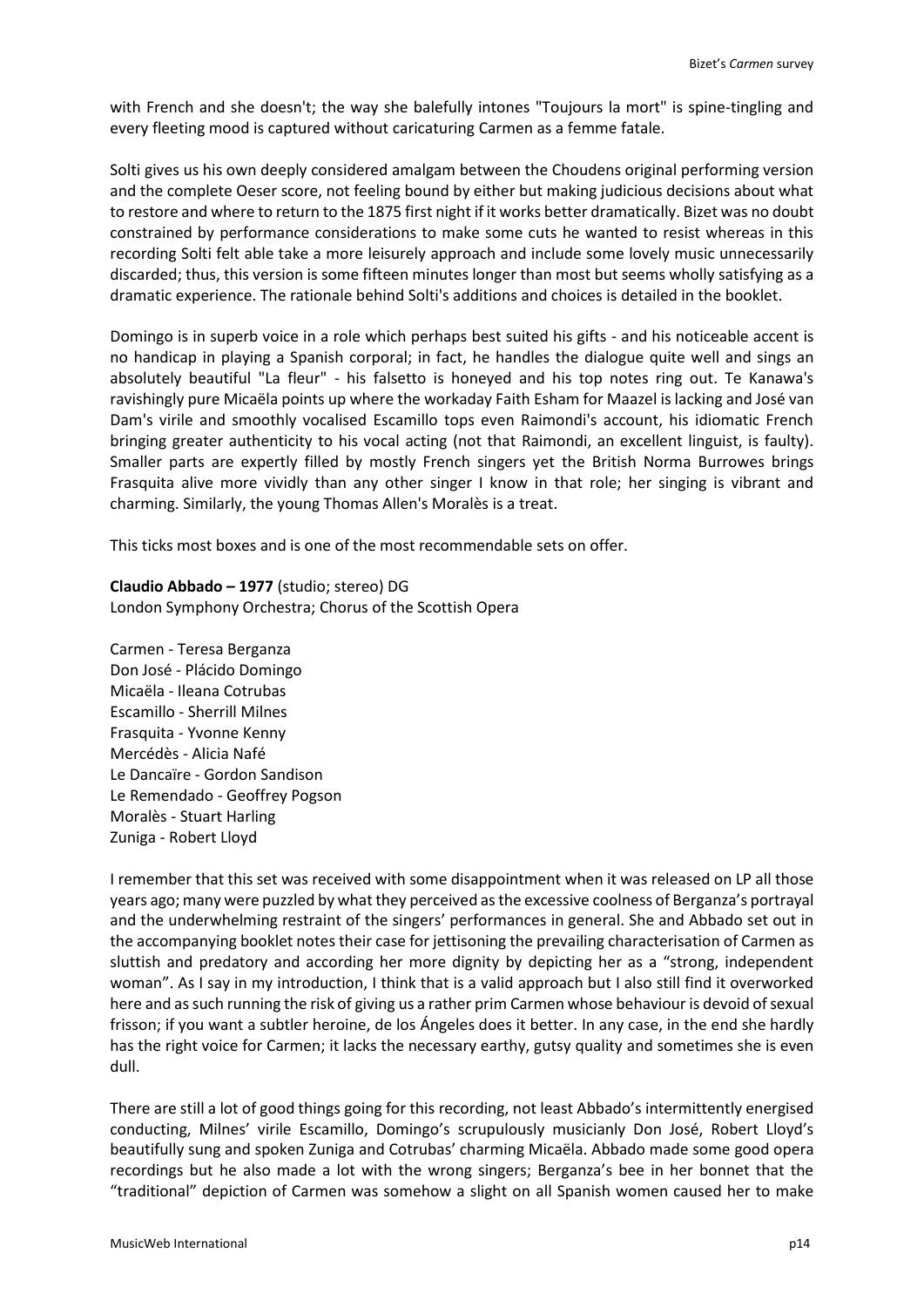Carmen too refined and sophisticated. Domingo's heavily accented French – fortunately in heavily truncated Oeser dialogue - is considerably more Hispanic than for Maazel six years later and both he and Milnes offer more generalised characterisations than specifically French artists; Milnes in particular sounds oddly muted instead of rampant. Given that this was made in the wake of live performances at the 1977 Edinburgh Festival, one might have hoped for a more theatrically animated result than this; the sound, too lacks atmosphere. I honestly think that the best thing in it is Cotrubas' Micaëla, which rivals Freni's – but if that is so, that raises questions about the quality of the performance as a whole.

### **Herbert von Karajan – 1982** (studio; digital) DG

Berliner Philharmoniker; Choeurs de l'Opéra de Paris & Schöneberg Boys' Choir

Carmen - Agnes Baltsa Don José - José Carreras Micaëla - Katia Ricciarelli Escamillo - José van Dam Frasquita - Christine Barbaux Mercédès - Jane Berbié Le Dancaïre - Gino Quilico Le Remendado - Heinz Zednik Moralès - Mikael Melbye Zuniga - Alexander Malta

I remain in two minds about this *Carmen*; the problem is that, good as it is, Karajan meets his nemesis in himself, in that it must inevitably be measured against his own recording made two decades before. With the possible exception of Baltsa, who was always a fine Carmen and actually possessed of a more developed lower register than Leontyne Price, every singer here is surpassed by their earlier counterparts. Another disadvantage is that the decision was taken to use the Oeser spoken dialogue but with French actors rather than risk having the singers themselves struggle with it; that almost never works because there is nearly always a mismatch between the spoken and sung voices. The digital sound here is fine but there was little wrong with early 60's analogue sound from RCA.

The main vocal weaknesses here is Ricciarelli's quavery, tentative Micaëla sung in very poor French and not a patch on Freni, who long owned the role and manged to sound sweet without being limp. A slight beat is beginning to creep into Carreras' tenor under pressure by this stage of his career, but his French, if hardly idiomatic, is considerably better than Corelli's and the plangent beauty of his voice gives considerable pleasure, including a sensitive "La fleur" ending on a poised falsetto B flat. His desperate appeals to Carmen are heartfelt and moving; his voice was always uniquely geared to conveying pathos and melancholy. Baltsa is vocally secure and shining, and sings in decent French. She has an intrinsically smoky sound but is rather formidable; she does scorn and defiance magnificently but she is less adept in suggesting allure, nor is there always the requisite chemistry between her and Carreras. Van Dam makes an excellent Escamillo but his top notes are now not quite as good as those by his younger self for Solti - and Merrill was even better.

Karajan's conducting is grand and sweeping, but occasionally a bit slow and heavy-handed, and geared to underlining the Grand Opera rather than the *opéra-comique* elements, However, he constantly brings out the beauty of Bizet's scoring builds "Les tringles des sistres" to a thrilling climax. A final moan: the Schöneberg Boys' Choir is unaccountably weak and under the note – not that it matters much but they have some rousing urchin music which should be sung more robustly than they manage. There is much to enjoy here and another bonus is that it offers one of the fullest Oeser editions but I do not think this is quite in the front rank.

## **Lorin Maazel – 1983** (filmtrack; digital) Erato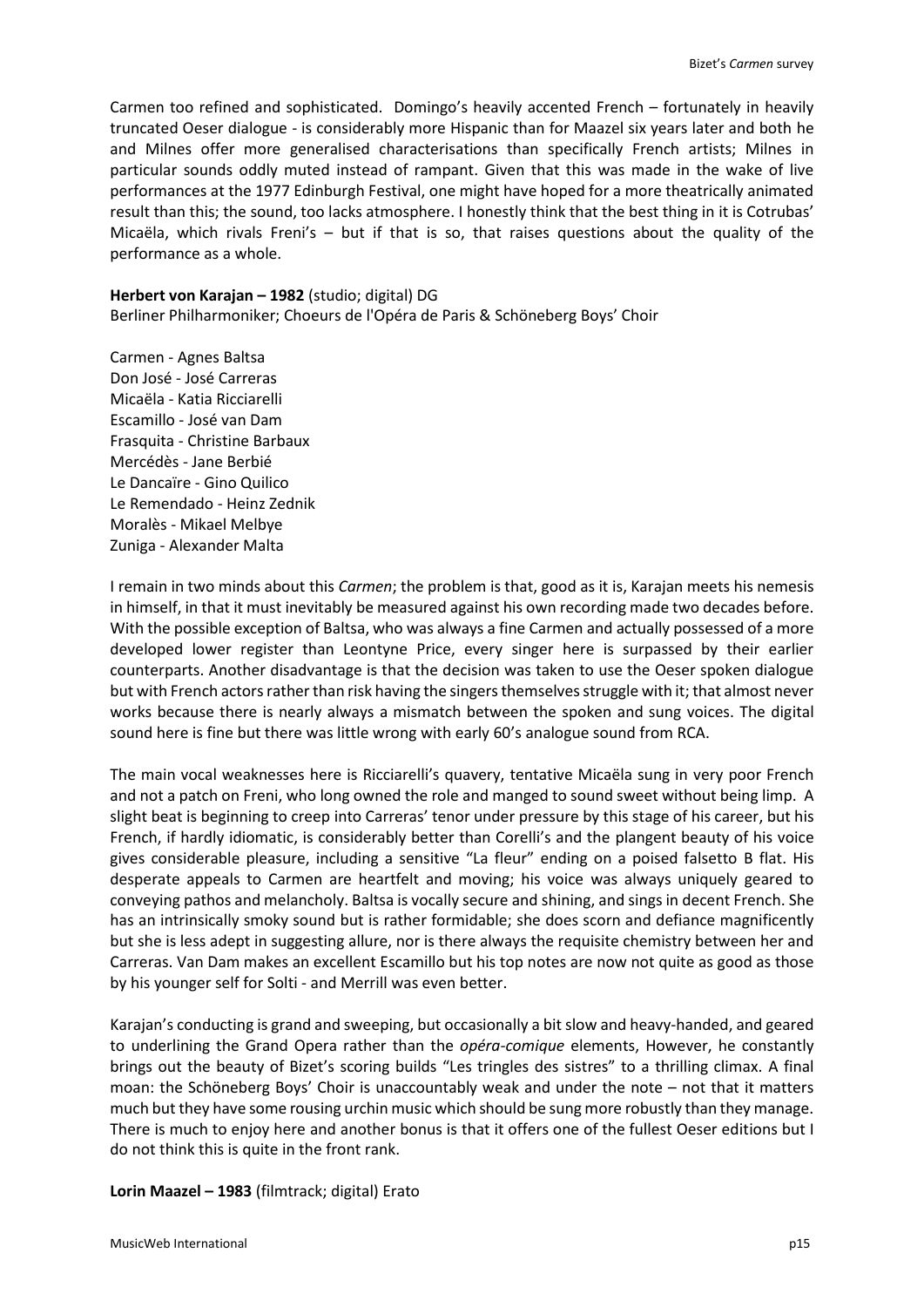Orchestre National de France; Choeur de Radio France

Carmen - Julia Mignes-Johnson Don José - Plácido Domingo Micaëla - Faith Esham Escamillo - Ruggero Raimondi Frasquita - Lilian Watson Mercédès - Susan Daniel Le Dancaïre - Jean-Philippe Lafont Le Remendado - Gérard Garino Moralès - François Le Roux Zuninga - John-Paul Bogart

I sympathise with those who want their Carmen quintessentially French, more in the *opéra-comique* tradition, with lighter voices, perfect accents and generally more Parisian than Viennese, but this recording provides such a complete dramatic experience that for me, it leaves many of the others and there are an awful lot of them! - in the dust. The only other recordings to bring out the drama so effectively are Solti's and the even more unauthentic buy beautifully sung, hugely dramatic Karajan reading with Corelli (French worse than Domingo's and without the excuse of at least sounding a bit Spanish), Price (smoky, alluring but very grand) and Merrill (vocalising marvellously without bothering much about characterisation details). The Carmen here, Migenes Johnson, re-trained her voice to acquire plenty of gutsy chest register without losing the delicacy of her top and she delivers that famous music with some lovely portamenti - not at all vulgar, in my opinion, just properly in character; the problem is that one feels she has cajoled her voice into sounding mostly right without really having the essential vocal make-up.

Domingo sings his best Jose on record; powerful, with a more tense and rapid vibrato than usual and some easy, plangent top notes – not always his strong point; he seems to have been in exceptionally good voice around this time. The surprise for me was Raimondi's Escamillo; it is one of the best on disc and the voice sounds truly baritonal - which perhaps explains why I have sometimes found his timbre too light for some of the true bass roles he has undertaken. Maazel's direction is masterly; all the tempi are beautifully judged and the authentic French orchestra, chorus and secondary roles are a delight to the ears. My only slight disappointment is encountered in Esham's Micaela; she sings neatly and expressively but the fundamental tone of her soprano is thin; I miss the creamy beauty of Te Kanawa's sound in this role. A blot on the set but it doesn't really spoil it; this remains a prime recommendation.

(Incidentally, you don't have to have seen the film to appreciate Maazel's account here but it happens to be one of the very best visual realisations of any opera.)

**Seiji Ozawa - 1988** (studio; digital) Philips; Decca Orchestre National de Paris (France); Choeur de Radio France (Paris)

Carmen - Jessye Norman Don José - Neil Shicoff Micaëla - Mirella Freni Escamillo - Simon Estes Frasquita - Ghyslaine Raphanel Mercédès - Jean Rigby Le Dancaïre - François Le Roux Le Remendado - Gérard Garino Moralès - Nicolas Rivenq Zuniga - Jean-Philippe Courtis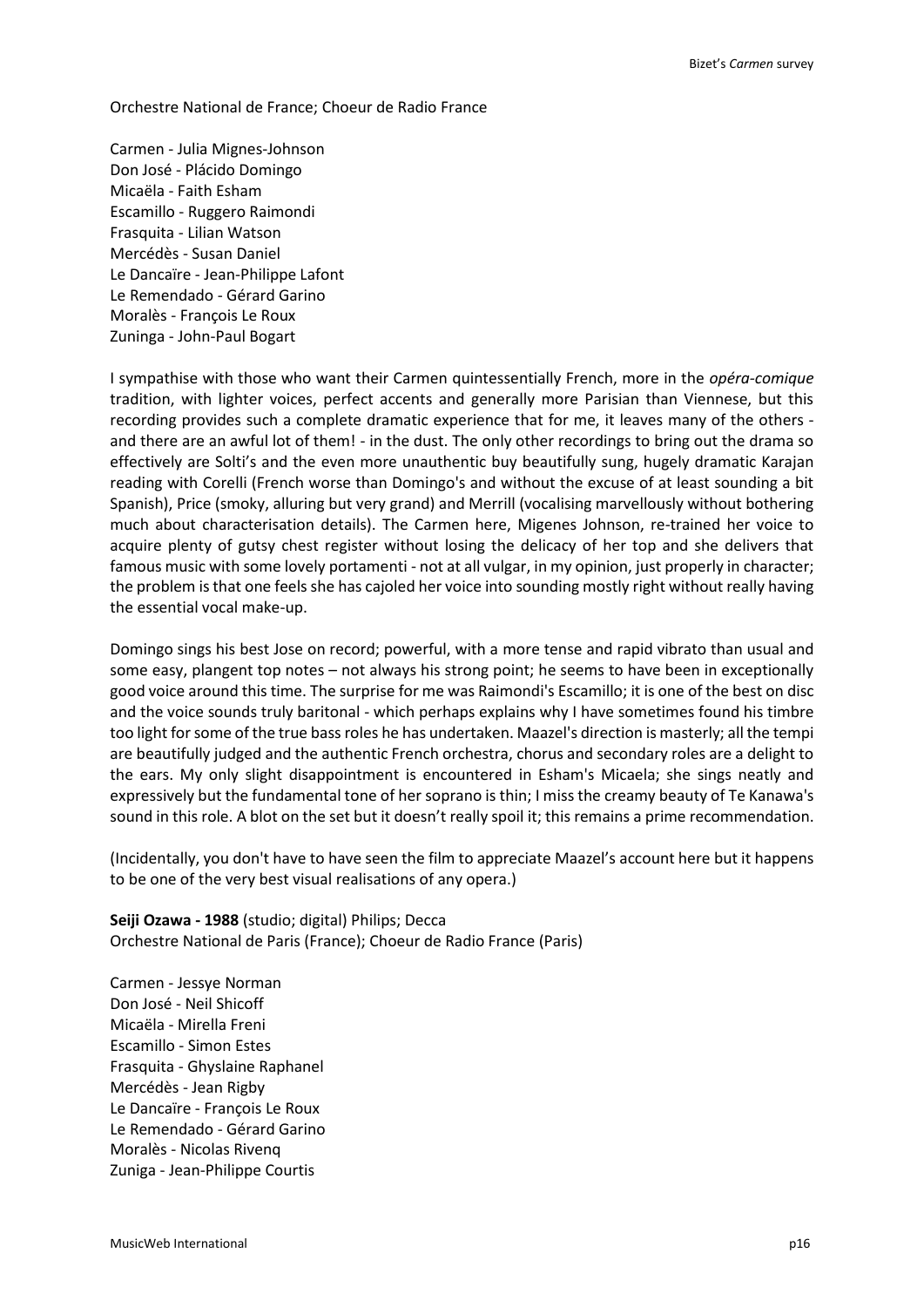This recording has always been perceived as something of a miscalculation on Ozawa's and Jessye Norman's part, and it's not hard to see why; Carmen is temperamentally just not the majestic Jessye's thing even though her soprano Falcon ought to suit it. Her velvety voice glides over the music, mostly in a breathy half-voice perilously akin to crooning, presumably under the mistaken impression that such an affect conveys kittenish allure but the actual effect is oddly narcoleptic – a result made all the more apparent on the rare occasions when she does open up full voice or use a proper lower register. She certainly comes alive in the final scene but that's late in the day. She clearly intends the effect she gets but for me it's all too contrived.

There is a problem with Neil Shicoff's tenor, too. Its core is essentially rather throaty with a fast vibrato and a constant lachrymose bleat in the gear changes, so he tends to fall into the weak Don José category. He sings well enough within his limitations and uses the text very expressively but makes some ugly sounds attempting vehemence in the last scene and José as a wet rag means that an important dimension in the characterisation is missing.

Mirella Freni reprises a role for which she first became famous but there is no denying that her voice no longer has the virginal sweetness of yore, and years of singing heavier roles have rendered it a heavier instrument with something of a beat on loud, high notes – fine for the right part but not for Micaëla. Estes is just awful as Escamillo – a dark, woofy blare of a sound, devoid of élan, all bass growl and no baritone squillo; he sounds like Porgy after a heavy night. The supporting voices are squally.

Ozawa's conducting is languid, in keeping with the general mood. In sum, the casting issues and general languor which pervade this recording make it a rather dispiriting experience.

## **Alexander Rahbari – 1990** (studio; digital) Naxos

Czechoslovak Radio Symphony Orchestra, Bratislava; Slovak Philharmonic Chorus & Bratislava Children's Choir

Carmen - Graciela Alperyn Don José - Giorgio Lamberti Micaëla - Doina Palade Escamillo - Alan Titus Frasquita - A. Liebeck Mercédès - Dalia Schaechter Le Dancaïre - Ján Durco Le Remendado - Miroslav Dvorsky Moralès - Vladimir Chmelo Zuniga - Danilo Rigosa

This is yet another in the series of bargain opera recordings Naxos produced around this time, which were often surprisingly good, especially in terms of sound and conducting. The choice of singers was sometimes more of a lottery, however, although they were rarely less than competent and often excellent. Unfortunately, this was not one of the more successful issues. The French accents here, particularly among the rather too polite children's chorus and some soloists, are decidedly wobbly, as is, unfortunately, the voice of the Carmen. Graciela Alperyn's mezzo is weak, tremolo-ridden and oddly lacking in body; her lower register is hollow and she has an unfortunate habit of growling and squawking for emphasis. The combination of her sound with the harsh, strained tenor of Giorgio Lamberti is not a happy one. His French is worse than Corelli's but the voice is simply dire, whereas Corelli's is glorious. Alan Titus does what he can to enliven Escamillo but the voice is coarse and lacking in glamour. The Micaëla is harsh-toned and another wobbler. Really, this is very poor; I cannot imagine what Naxos was thinking in allowing its release.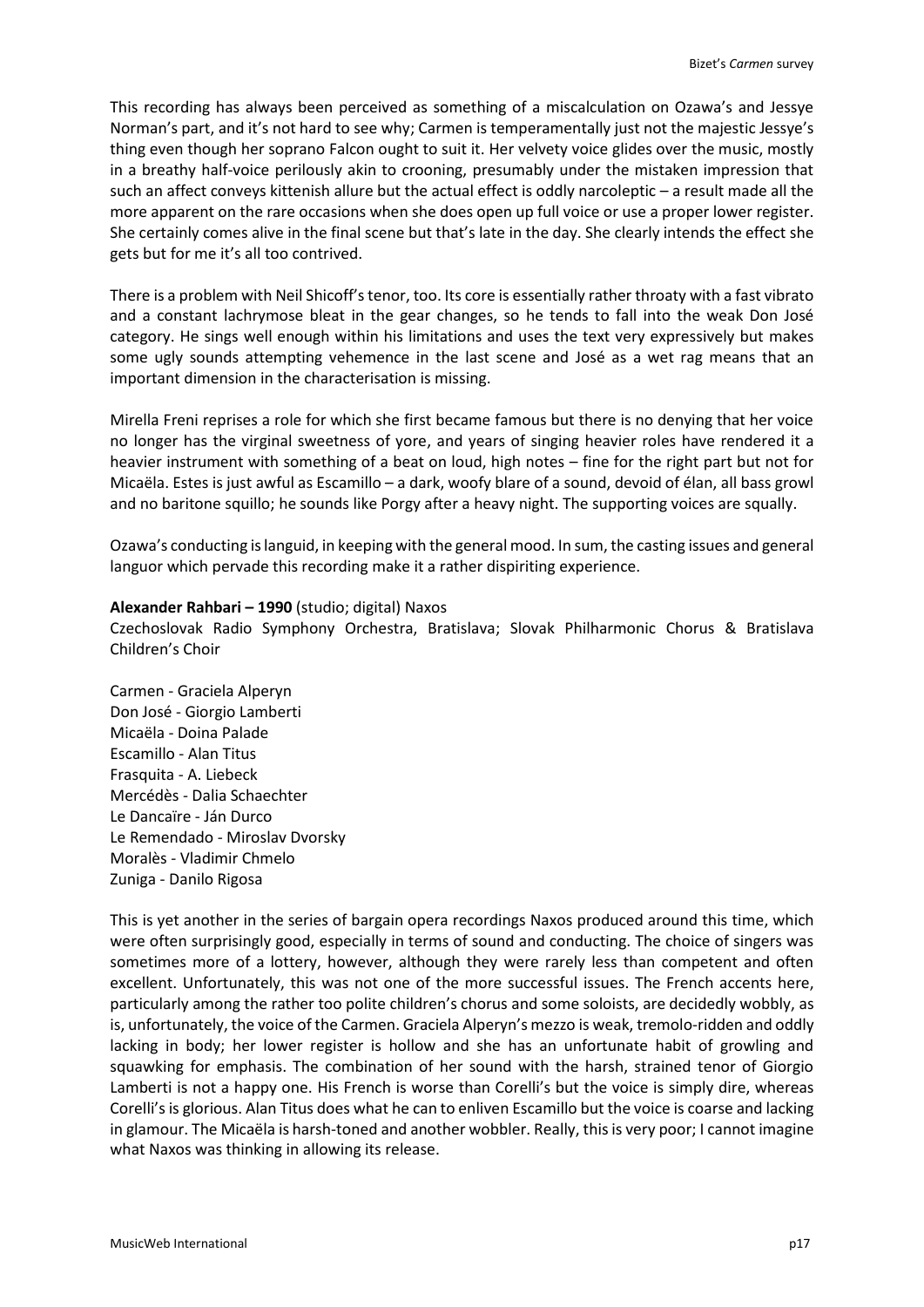**Giuseppe Sinopoli – 1995** (studio; digital) Teldec Orchestra & Chorus of the Bayerische Staatsoper

Carmen - Jennifer Larmore Don José - Thomas Moser Micaela - Angela Gheorghiu Escamillo - Samuel Ramey Frasquita - Nathalie Boissy Mercédès - Natascha Petrinsky Le Dancaïre - Jan Zinkler Le Remendado - Ulrich Reß Moralès - Jean-Luc Chaignaud Zuniga - Maurizio Muraro

I am a big fan of Jennifer Larmore and usually love the fresh insights Sinopoli brings to the operas he conducts, but one thing immediately rules out this recording for me: the presence of Thomas Moser as Don José. I was always baffled by his brief, comparative success as a leading tenor, finding his voice ugly, constricted and utterly unheroic with an unpleasant beat. He sings "La fleur" in an absurd mixedfalsetto which never gets out of second gear. This means that the presence of several other distinguished singers, in addition to Larmore, is all to no avail if we have to endure Moser's hoarse bleating. Not that they are necessarily ideal, either; Ramey  $-$  a singer I generally much admire  $-$  is secure but rather stolid, being a true basso cantante without the baritone squillo required, although he sings, as ever, in very good French; Gheorghiu is lovely as Micaela - in the right role and rather than Carmen herself – and rivals Cotrubas and Freni for charm and beauty of voice; Larmore deploys her smoky mezzo alluringly although some might find her cupped lower register disconcerting and her portrayal lacks the tonal variety other singers find.

Finally, many of Sinopoli's tempi are oddly cautious and even plodding for a conductor usually so dynamic. He was sometimes given to extremes which often came off; I don't think that is the case here and some passages and arias – such as the famous Habanera and "Près des remparts de Séville" – even drag. The Act 2 Gypsy Song begins very slowly and takes too long to get going before too abruptly becoming frenetic – not well-judged. Like Karajan in 1983, this offers a full Oeser edition of the score, but it is not a contender.

#### **Michel Plasson – 2002** (studio; digital) EMI

Orchestre National du Capitole de Toulouse; Choeur d'enfants de Toulouse & Les Eléments

Carmen - Angela Gheorghiu Don José - Roberto Alagna Micaëla - Inva Mula Escamillo - Thomas Hampson Frasquita - Elisabeth Vidal Mercédès - Isabelle Cals Le Dancaïre - Nicolas Rivenq Le Remendado - Yann Beuron Moralès - Ludovic Tézier Zuniga - Nicolas Cavallier

Michel Plasson is a vastly experienced conductor of his native music and does a fine job here, with the Toulouse orchestra, chorus and supporting cast all first rate, sounding elegantly French and clearly immersed in the correct style. The recorded sound is excellent, too: warm, balanced, with plenty of space around the voices but no loss of detail.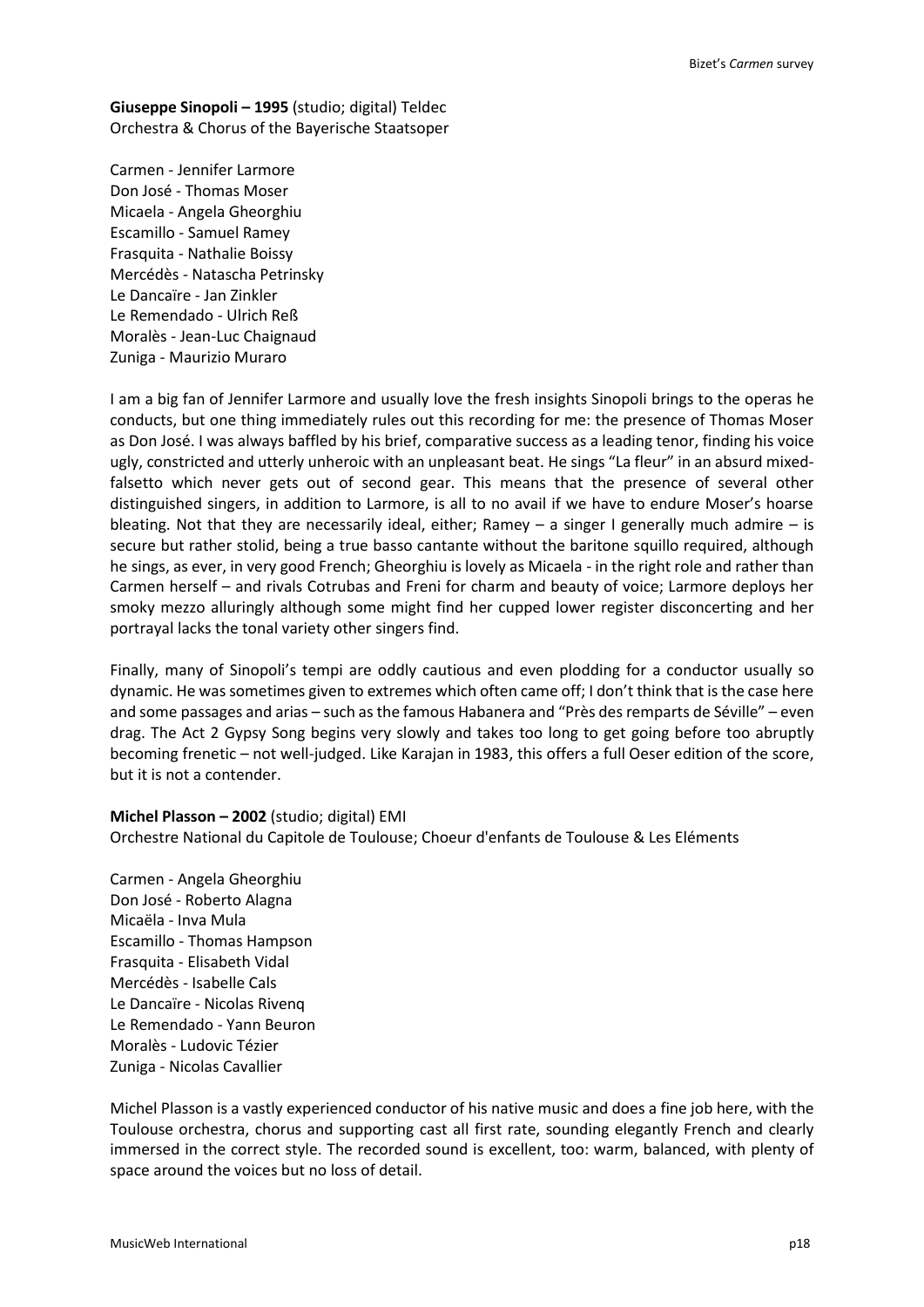The main issue is with the casting of at least three of the principal roles. Least debatable is Alagna; his tenor was never that large an instrument - hence the La Scala Radamès debacle – but his acumen in French lyric-heroic roles gave him an advantage and the role of Don José suited his gifts. However, for many, Gheorghiu's beautiful soprano is intrinsically too light an instrument to encompass the earthiness of Carmen's personality; certainly, she took a risk in essaying it, given her voice-type. She was ideal as Micaëla for Sinopoli - in fact, the best thing in that recording – but can she carry off Carmen? She musters considerably more heft in the lower regions of her voice than one might have thought possible and sparks fly in the final scene where she matches Alagna's passion - and if true sopranos like Leontyne Price could sing Carmen, there is no particular reason why Gheorghiu shouldn't, too. Then married to Alagna, her French is consequently very good and her vibrant, glittering soprano is in prime condition, even if ultimately I want a gutsier voice in the role. Having said that, some of those mono, all-French recordings from the 50's have soprano Carmens and are successful, so sample this recording on YouTube and decide for yourself.

There is surely less debate regarding the unsuitability of Hampson's soft-grained baritone to Escamillo: the voice is all wrong, being laboured on top notes and woefully under-powered on low ones. He sounds not the least bit macho. Sadly, Inva Mula is also a disappointment as a bland Micaëla, being over-vibrant on loud notes and lacking the sweetness of tone and fragile innocence suggested by Gheorghiu herself for Sinopoli and by other eminent predecessors such as Freni.

My MWI colleagues Bob Farr and Robert McKechnie [reviewed](http://www.musicweb-international.com/classrev/2003/Apr03/Bizet_Carmen_EMI.htm) this recording back in 2003 and they make clear their reservations as well as identifying its virtues – which, apart from some superb singing include a very full score and the inclusion of an additional aria for Carmen following the Habanera, but Robert provides examples of how cuts and alterations in the edition here have made a nonsense of the plot – irritating.

The weak Toreador and Micaëla disqualify this from being a top recommendation; a pity, as much else is very satisfying as long as you enjoy Gheorghiu in the title role.

**Sir Simon Rattle – 2012** (studio; digital) EMI Berliner Philharmoniker; Chor und Kinderchor der Deutschen Staatsoper Berlin

Carmen – Magdalena Kozena Don José – Jonas Kaufmann Micaëla – Genia Kühlmeier Escamillo – Kostas Smoriginas Frasquita – Christina Landshamer Mercédès – Rachel Frenkel Le Dancaïre – Simone Del Savio Le Remendado – Jan-Paul Fouchécourt Moralès – André Schuen Zuniga – Christian van Horn

Eyebrows were raised and accusations of nepotism were muttered when Sir Simon gave the eponymous role of this recording to the third Mrs Rattle here. Frankly those unkind suspicions seem to be vindicated, in that to my ears Kozena is here about as seductive as a utilities bill and the performance in general is very weak tea indeed. She has an essentially small, "baroque" voice, limited at both ends of its compass by a weak lower register and squealed top notes, as per the nasty sound at the end of "Près des remparts de Séville". There is so little tonal variety in her delivery of her big arias that she might as well be singing anything; she is just so damned ordinary. The disparity between her dispassionate detachment and the conviction of Kaufmann's acting is undeniable and almost comical; the problem with Kaufmann is not with his acting but his vocal production and its unsuitability to the role of Don José. His tenor was already beginning to take on a cloudy timbre as he abandoned